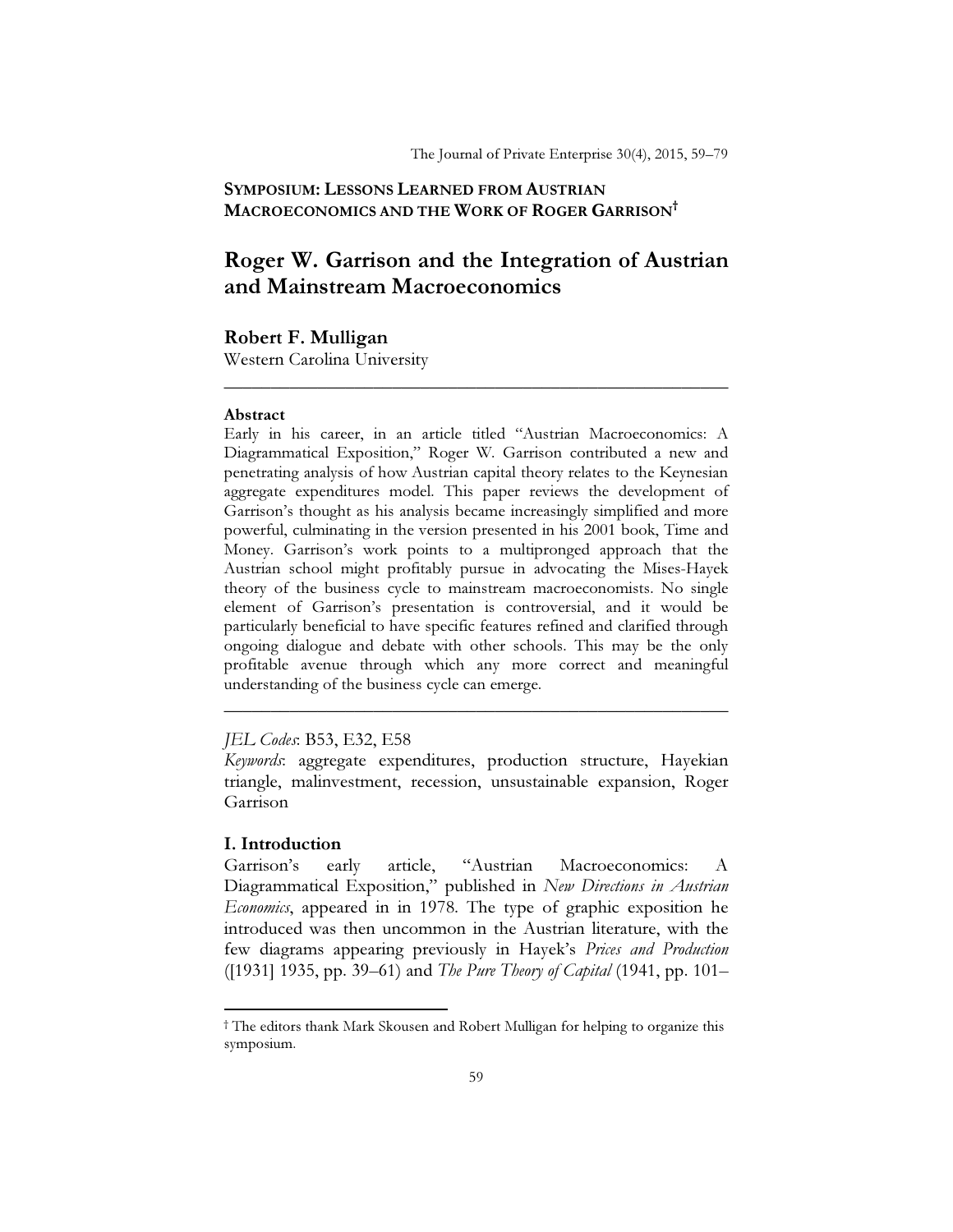431) and in Rothbard's Man, Economy, and State ([1962a] 2009; see, e.g., pp. 282, 314, 334, and 383) being the only notable exceptions. Even more exceptional was that Garrison showed how the Austrian models could be presented alongside their Keynesian alternatives in the same diagram. Often, the difference is that the Keynesian dimension would be static, ignoring production time, and in some sense accurately descriptive, but compared to the Austrian version, offering less explanatory power (Garrison 1985).

This comparison cuts two ways: if a model lacks explanatory power, there are fewer ways it can be falsified against reality. The failure of Keynesian and new-Keynesian economists to predict, or policymakers to prevent, the 2008–09 financial crisis and recession has been followed by Keynesian policy responses. Though ineffective, these responses have typically been criticized as being too conservative and insufficiently Keynesian. In contrast, the Austrian model could come up short against reality in numerous ways. Garrison refined his analysis in a series of articles culminating in the definitive version presented in Time and Money (2001). Time and Money is aptly characterized as the most important book on macroeconomics that the Austrian school has produced since Human Action.

Garrison's approach to macroeconomic analysis stems from distinctly Austrian philosophical perspectives that nonetheless should be especially attractive to open-minded non-Austrians. These perspectives include the role of subjectivity in entrepreneurial planning and how this subjectivity frustrates most approaches to measuring the capital stock. His background in electrical engineering gave him a unique understanding of how installing capital limits subsequent resource reallocation and the scope for technique reswitching.

Garrison's study of Mises and Hayek, among others, contributed an awareness of how the sustainable growth resulting from technological progress and lowered time preference differs radically from the unsustainable growth that results from expansionary policy. This awareness, virtually unique to the Austrian school, was lost by our mainstream colleagues several generations ago. The Austrian capital-based macroeconomics Garrison espoused explains how expansionary government policy, which aims at removing political actors' election risk, actually makes our lives much riskier by destabilizing the macroeconomy. The Austrian causal-realist story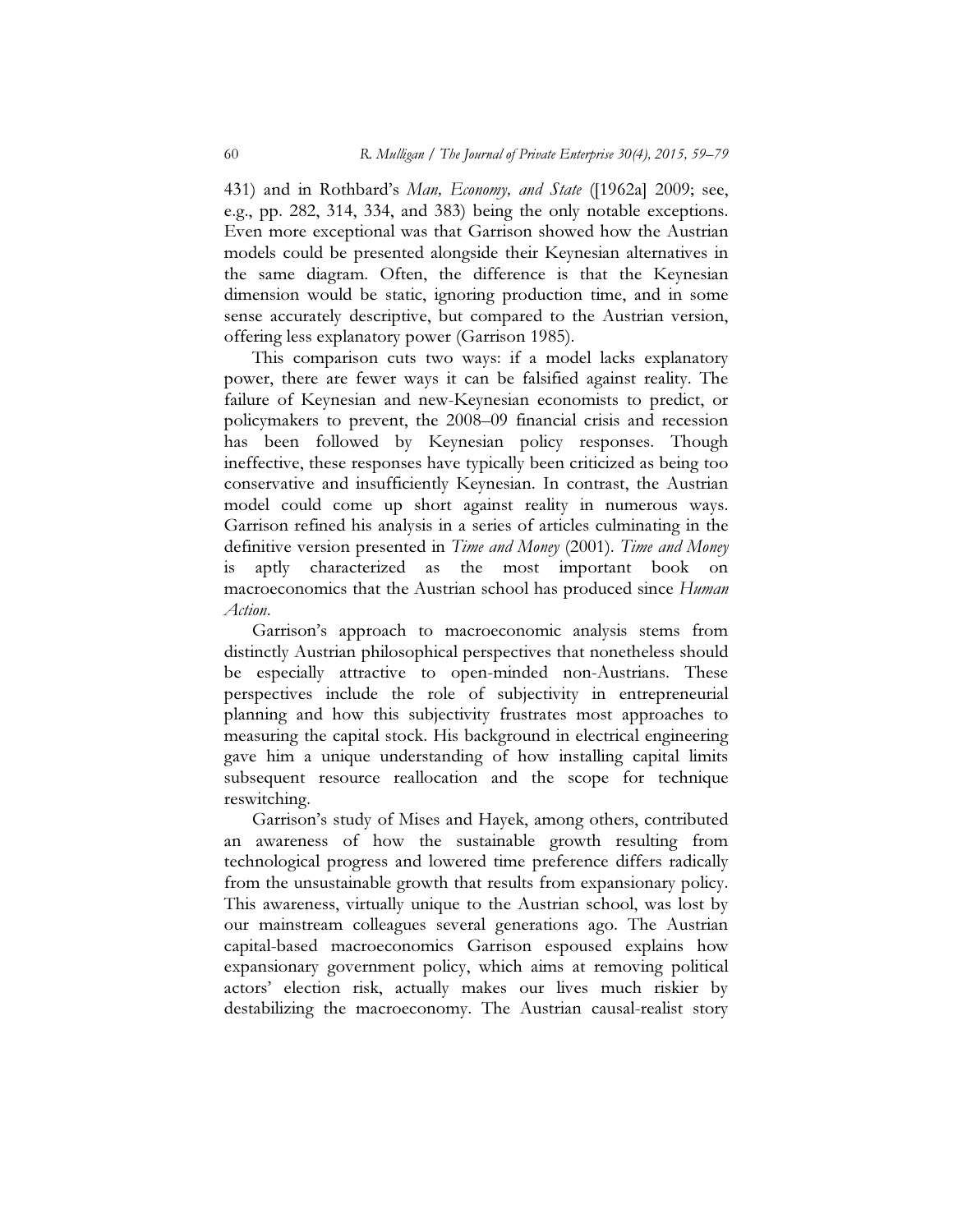purports to explain much more than competing mainstream theories, which are uniformly more limited and less satisfactory.

The rest of the paper is organized as follows: Section 2, "Engineering and Austrian Methodological Foundations," discusses Garrison's formative background; section 3, "Production and Interest," discusses the coordinating and equilibrating role of capital markets and the interest rate; section 4, "Unsustainable Expansion," explicates the boom phase of the business cycle; section 5, "Keynes and the Austrians," presents Austrian objections to Keynesian business cycle theory; section 6, "Austrian Business Cycle Theory and Monetarism," does the same for Milton Friedman's business cycle theory; section 7, "Austrian vs. Real Business Cycle Theory," does the same for RBCT; section 8, "Lacuna in ABCT," discusses some needed areas for future research; and section 9 concludes.

#### II. Engineering and Austrian Methodological Foundations

Garrison received a bachelor of science in electrical engineering in 1967 from the University of Missouri at Rolla. This curriculum introduced him to capital budgeting or engineering economics long before he began formally studying economics (Garrison 2004a). His engineering background enabled him to see early on how multiple internal rates of return in capital budgeting problems explain what motivates firms to switch among capital combinations.

Experience as an electrical engineer also led him to observe that firms with too much installed capital would find it easier to demonstrate low rates of return, and therefore to justify rate increases from public utilities commissions, recognized in the literature as the Averch and Johnson (1962) effect. Thus, regulated public utilities have a profit-maximizing incentive to overinvest in capital, beyond what would be optimal for an unregulated firm.

On the level of a national economy, in Japan, overinvestment in heavy industry dramatically illustrates the impact of too much capital equipment. The Ministry of Economy, Trade, and Industry (METI) has long socialized investment in the industrial sector, something specifically advocated by Keynes, resulting in so much overinvestment that returns are depressed. Low interest rates in Japan were consistent with the restrained monetary policy followed by the Bank of Japan until about 1980, but more recent Keynesianinspired stimulus spending promoted by American advisors has delivered a crushing stagnation along with deficits.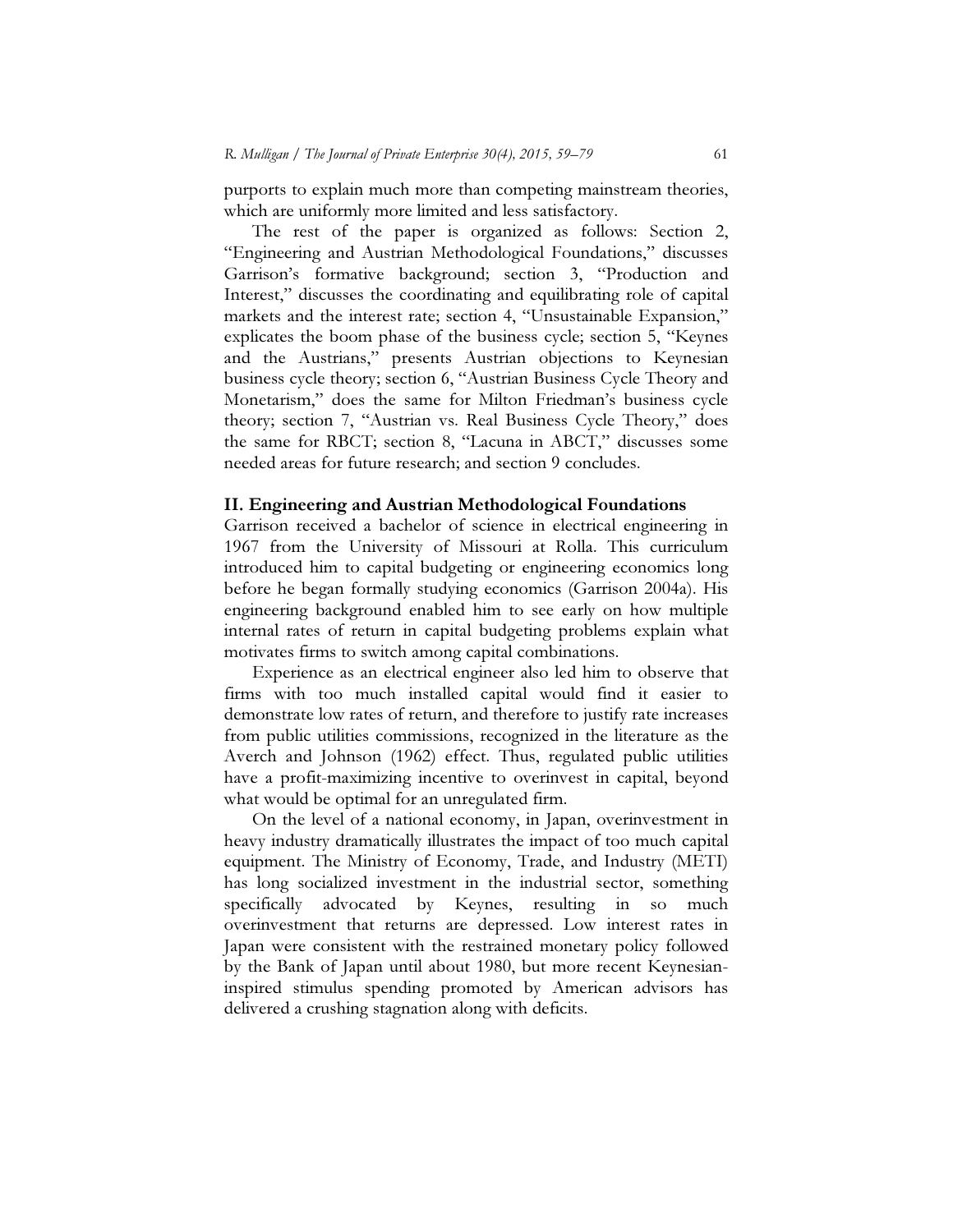Time and Money was and remains a landmark in Austrian macroeconomics. Garrison not only gave a fresh, broader, and more persuasive exposition of the Austrian business cycle, but he explored how it is related to the alternatives. Only individuals make choices, and any effort to abstract too far from that fundamental reality is not likely to offer meaningful insight. Entrepreneurs have to simultaneously gain private knowledge that they can shield from others for strategic advantage, while also learning of and accommodating their actions to the desires and plans of others (Garrison 1995a).

Entrepreneurial price setting is always an experiment, though ideally it should be informed by intersubjective prior beliefs and corrected through feedback with intersubjective posterior confirmation or falsification. Capital is ill defined, unmeasurable, and may prove as resistant to overcoming these issues as utility resists cardinal measurement. What makes capital a producer good is no intrinsic feature of the good itself, but the subjective, forward-looking plans and expectations of entrepreneurial managers. This knowledge is inarticulable, inchoate, and tacit (Hayek 1948a, 1948b, 1948c, 1952, 1967a, 1967b, 1978a, 1978b). This subjective aspect truly indicates that capital lies in the eye of the beholder.

Entrepreneurs design smaller-scale business plans to fit into the plans of others, which they modify to reflect changing conditions and disappointed expectations. The way productive resources are tied up in a production structure can be thought of as a set of timed inventory stocks planned for future delivery and consumption. A taxonomy of time concepts and measurements underlies a taxonomy of multiply-specific capital (Garrison 1992, 1997). But when money affects the distribution of these resources, money has ceased to be a veil. As Garrison (2001, p. 8) puts it, "Capital gives money time to cause trouble." Money becomes a "loose joint" when credit expansion enables the relationship between investment and saving to break down (Garrison 1984). Now these real effects will be revealed as beneficial or destructive.

Time and Money was unprecedented in offering a lucid and thorough exposition of Austrian business cycle theory while also comparing and contrasting alternative Keynesian and monetarist theories within a common theoretical framework. Inevitably, Garrison makes extensive use of the Hayekian triangle introduced in the first edition of Prices and Production ([1931] 1935, p. 39) but he also manages to integrate the familiar and mainstream production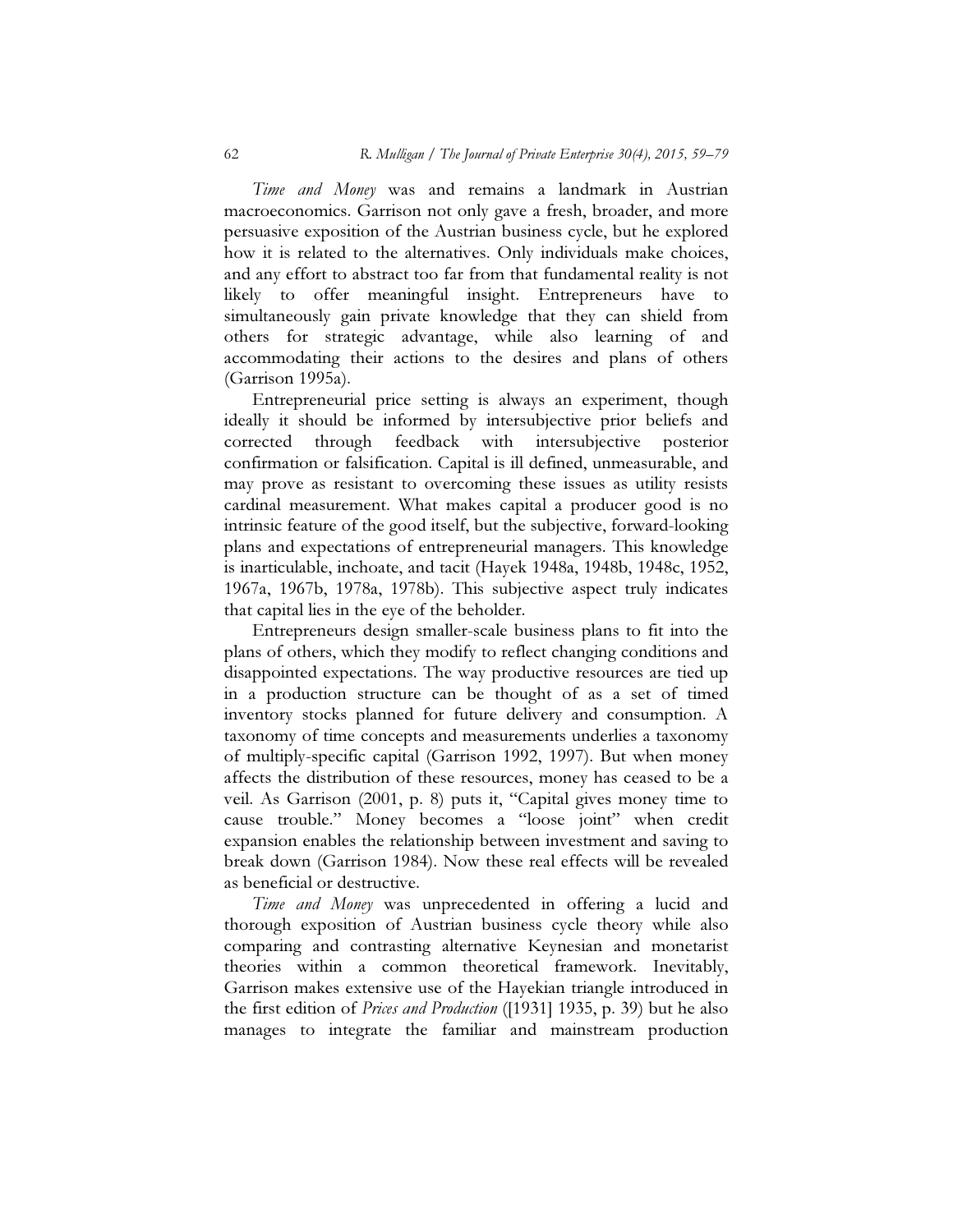possibilities curves, the loanable funds model, and a market for labor services. This accomplishment is comparable in scope to the IS–LM model (Hicks 1937, pp. 153, 156; Modigliani 1944) in offering an explanation of vast swathes of the macroeconomy. The difference is that Garrison's explanation is correct as well as encompassing.

### III. Production and Interest

The Austrian insight, going back at least to Wicksell ([1898] 2007, p. 102), is that production takes time, implying ongoing trade-offs between immediate and future consumption. Value is added at each stage of production, adding to the value of final output delivered to the consumer, though all these values are artifacts—imputed values—of the anticipated value of the final good. Thus all production depends on an intricate chain of subjective expectations, constantly subject to revision, primarily of resource prices and availability, but also of future consumer preferences and consumption plans (Garrison 1986). Production only adds value because it moves incomplete goods-in-process and raw materials closer to the state at which they can satisfy consumer wants.

If the time preferences underlying interest rates fall throughout the economy, this means that people choose to wait for better or more complete want-satisfaction, rather than have their wants fulfilled sooner but less completely. This desired outcome is attainable by diverting resources from rapidly yielding production to slower, more roundabout, yet more productive methods. We can harvest fast-growing poplars relatively quickly, but if we want to build bigger, stronger, more substantial, and more durable houses or ships, we have to wait for the oak to grow.

No one opts for a lower rate of return unless that choice will enable them to enjoy more—sufficiently more—in the future, in terms of either a greater quantity or improved quality. The essence of time preference is to prefer gratification sooner rather than later, so to compensate actors for waiting, they have to at least anticipate receiving more in the future. Time preference can be low, but cannot be nonexistent or negative—we always prefer more to less, as long as the good satisfies our wants.

#### IV. Unsustainable Expansion

According to ABCT, business cycles result from increasing the money supply. This makes more funds available for banks to lend, depresses the interest rate, reduces incentives to save, and increases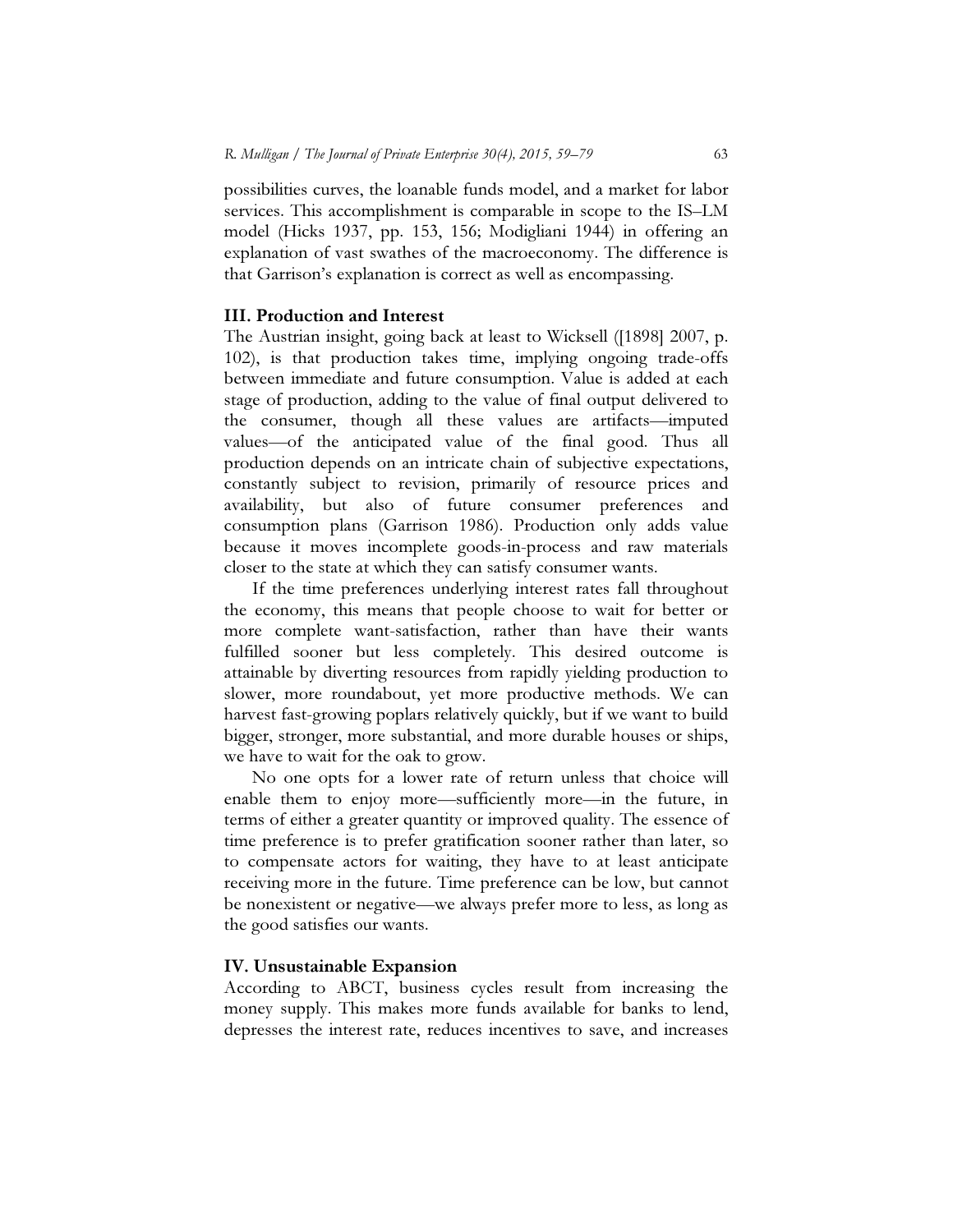incentives to spend on immediate consumption—regardless of what happens to time preference (Garrison 1996a, 2004b). To meet this new nominal demand, firms take goods-in-process out of the production stream and offer them for sale as goods for immediate consumption—Kirzner's half-baked cakes (1996, pp. 39–41).

From the producer's perspective, the lower interest rate makes it cheaper to borrow for investment projects and lowers the expected return on marginal projects. As investment increases, the average expected return falls along with the marginal return—both normal results from a lower interest rate. Clearly, there are some similarities between what results from lowered time preference and monetary expansion (table 1). These similarities have confused several generations of economists. However, there are clear differences, which are generally uncontroversial (Garrison 2002).

|                                       | <b>Reduction in</b><br>time<br>preference            | Monetary/credit<br>expansion                                 |
|---------------------------------------|------------------------------------------------------|--------------------------------------------------------------|
| Money supply                          | no change                                            | <i>increases</i>                                             |
| Interest rates                        | decrease                                             | decrease                                                     |
| Saving                                | increases                                            | decreases                                                    |
| Investment                            | increases                                            | increases                                                    |
| Consumption                           | decreases                                            | increases                                                    |
| Capital accumulation                  | <i>s</i> ncreases<br>sustainably at a<br>faster rate | increases<br>unsustainably,<br>initially at a faster<br>rate |
| Short-term output growth              | increases                                            | increases                                                    |
| Long-term (sustainable) output growth | <i>s</i> cheduceases                                 | decreases                                                    |

Table 1. Reduction in time preference vs. monetary/credit expansion

But the extra liquidity here has not resulted from consumers' choice to save more because their time preference has fallen. Lower interest rates result in consumers saving less and consuming more, as long as their time preference has not also fallen. Although it can be demonstrated that in some periods the demand for investment is interest-inelastic, or relatively inelastic (Leijonhufvud 1986, p. 417), this is not a real problem for ABCT. Low interest favors some kinds of investment over others, and inevitably has real and lasting effects on the distribution of capital over the production structure (Garrison 1989). During an unsustainable boom, everyone is happy as long as the expansion continues, and so-called "intellectuals" proclaim that enlightened policy has freed society both from technological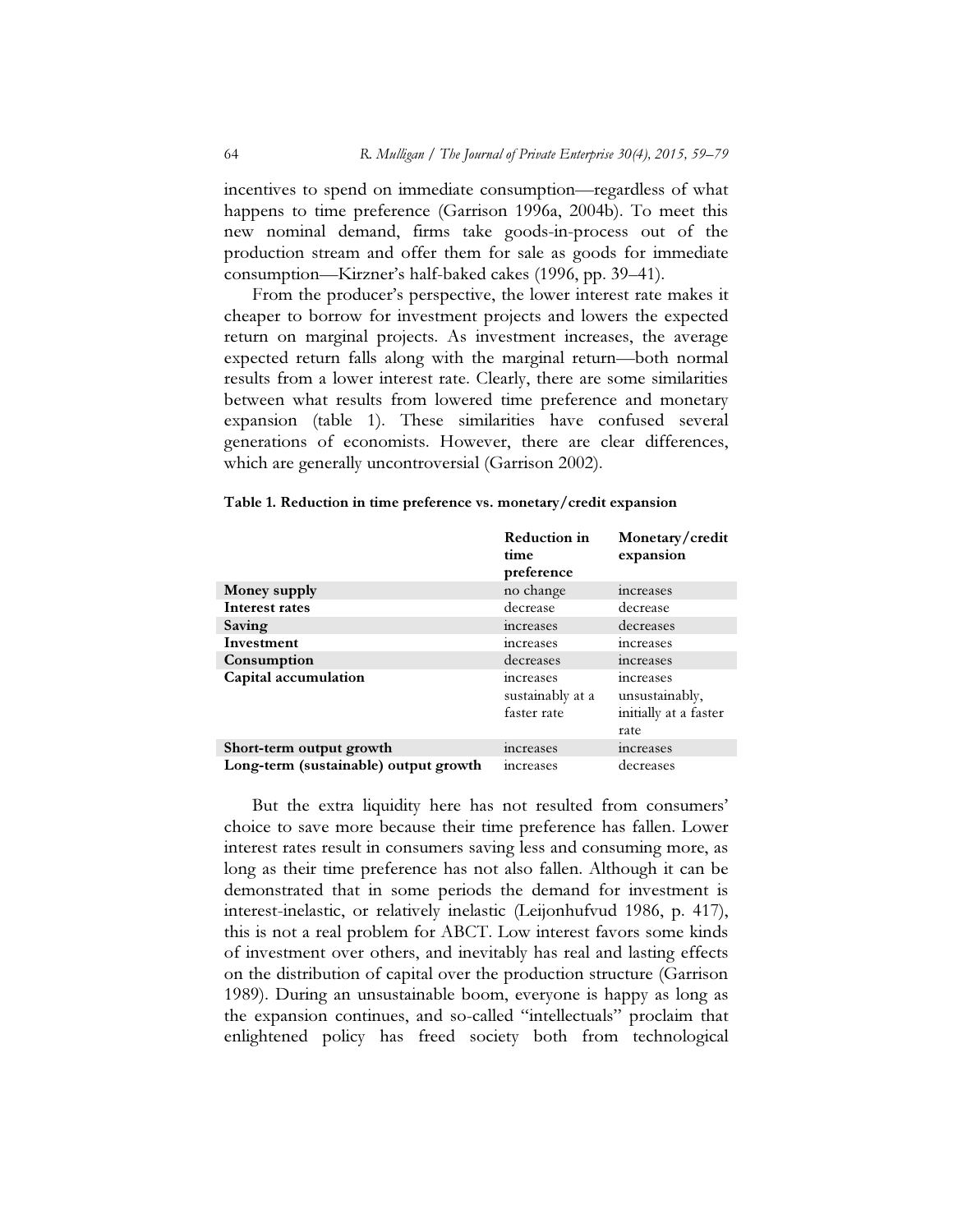limitations and the dogmatic shackles of the dismal science. Inevitably, this excitement is followed by the truly dismal reality of a recession or worse.

#### V. Keynes and the Austrians

The Austrian response to Keynes has been less than enthusiastic. Rather than posit an inexplicable collapse of aggregate demand as the proximate cause of the business cycle, ABCT contrasts sustainable with unsustainable aggregate demand growth. Keynesians decry ABCT for not explaining random details, often misrepresented or misconstrued, that are cherry-picked from economic history, but even if it were empirically verifiable on its own terms, Keynesian business cycle theory does not purport to offer any explanation at all (Garrison 2006b). Keynesianism is to ABCT what creationism is to evolution.

Friedman and Schwartz's Monetary History of the United States (1963) contributed to the understanding of the causes of the Great Depression. Previously it had not been entirely clear whether monetary policy had been expansionary or contractionary during the thirties until this definitive study appeared with its huge volume of previously unavailable monetary data. Until then, Keynesians were free to presume that facts supported their conclusions. Rothbard's (1962b) reliance on subsequently ignored monetary aggregates and proxies was largely necessitated by the unavailability of more widely accepted data prior to publication of the *Monetary History* (Rothbard 1978). Anderson's ([1949] 1979, pp. 425–59) contemporary account of the Great Depression indicated that government regulatory and stimulus initiatives amplified the economy's volatility and lengthened the time needed for recovery. Responding to Keynesian assertions that monetary policy had been unambiguously and ineffectively expansionary, Friedman and Schwartz concluded that policy had been almost unambiguously contractionary. New Deal stimulus policy was often inconsistent and sometimes contradictory, as Rothbard (1962b, pp. 301–15) shows, providing some support for Keynesian claims, but the inconsistent expansionary-contractionary policy provided an especially difficult environment for entrepreneurs' liquidation of malinvested capital, delaying recovery for nearly ten years (Garrison 1999). In an important sense, both Keynesians and monetarists failed to see the forest for the trees.

One difficulty with criticisms of Keynes and Keynesianism is that every commentator finds something different to criticize in Keynes alone, and when considering Keynesianism, the range of potential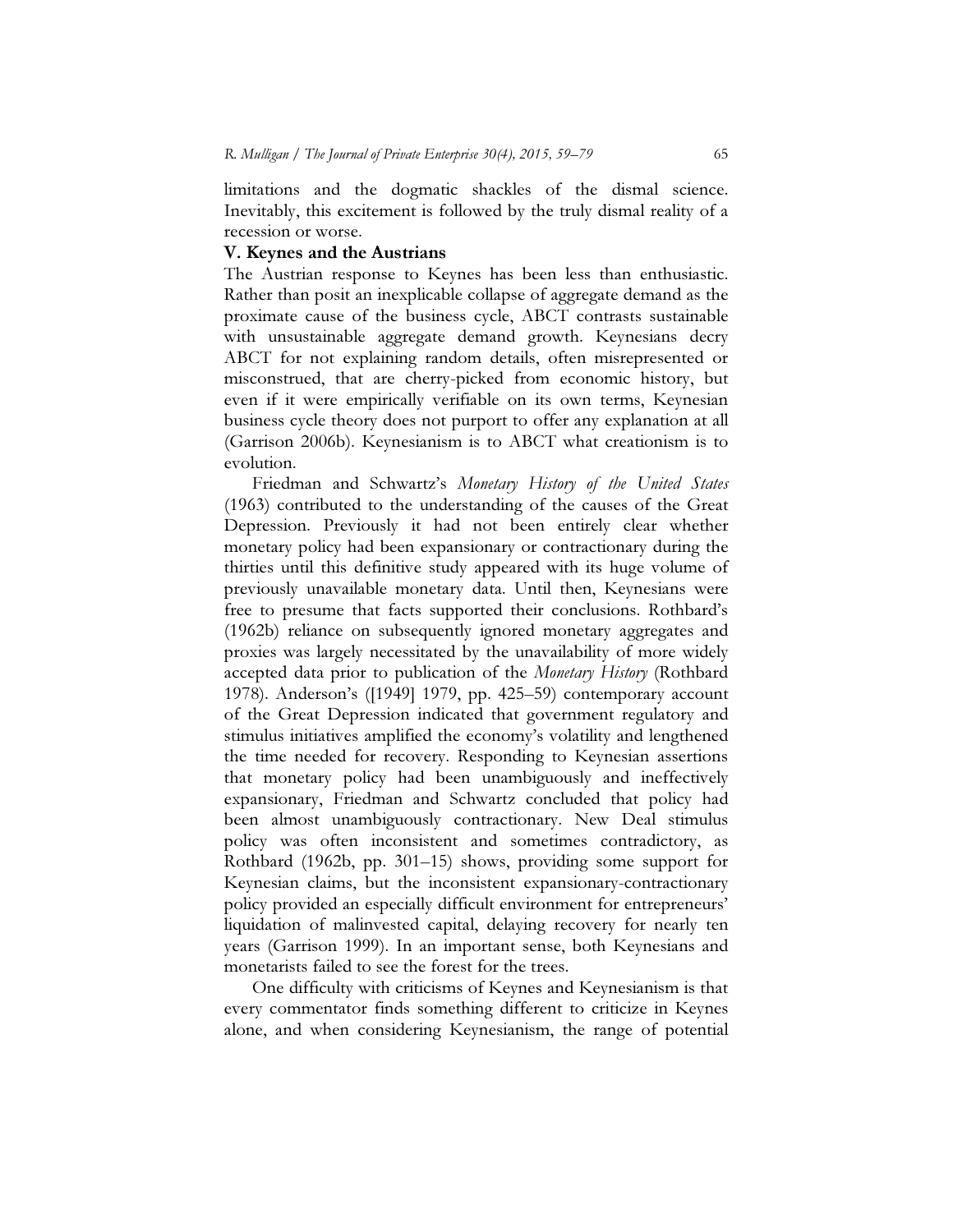objections expands exponentially. Though this circumstance in and of itself is no real criticism of Keynes, it highlights why Keynesianism has persisted in spite of effective but narrow objections. Garrison (1993) offers an appraisal of Meltzer's (1988) interpretation of Keynes, which Garrison argues is essentially correct—though of course, that will be disputed by many Keynesian apologists. Garrison also argues that Meltzer's view of Keynes's motivation in writing the General Theory was both unique and uniquely correct.

Keynes's chapter 24 articulates his vision of an ideal socialist reality where capital yields *zero* return, and so cannot contribute to exacerbating income inequality. Interestingly, Schumpeter's ([1911] 1934, pp. 229–33) business cycle theory was also built on an expectation of a zero interest rate (Rothbard 1962b, p. 73). In Keynes's scheme, impartial and public-spirited civil servants would supervise investment, and some class of entrepreneurs—perhaps private, perhaps political, though more likely bureaucrats—would be compensated for risk-bearing. But the socialization of investment would aim at eliminating risk.

If risk results solely from the unforeseeable and wastefully competing initiatives of capitalist entrepreneurial innovators, innovation and competition could certainly be stamped out in favor of central economic planning under a charismatic elite of latter-day Keynesian disciples. However, other sources of risk might prove more troublesome. In Keynes's utopia, capital is to yield zero riskadjusted return—and eventually, risk will be managed down to zero as well, so there will be no interest. To Keynes, interest, not gold, was the truly barbarous relic to be stamped out. To Austrians, a zerointerest environment might seem a particularly quixotic goal, but certainly sufficiently wasteful overinvestment in capital equipment would depress the marginal return on capital and interest rates for some time, as during the technology boom of the 1990s (Garrison and Callahan 2003) or the housing bubble of the 2000s. In Japan, socialized investment approaches this ideal.

The more socialized investment and other forms of central economic planning attempt to suppress risk, whether systemic or project-specific, the greater the risk of fat-tailed volatility. Extreme events could be prevented from occurring as often, but would be catastrophically worse when they do happen (Peters 1999, pp. 108– 14). Risk will never disappear—it will simply be suppressed and declared passé by ignorant policymakers, delusional intellectuals, and their parroting apologists. What better way to socialize financial risk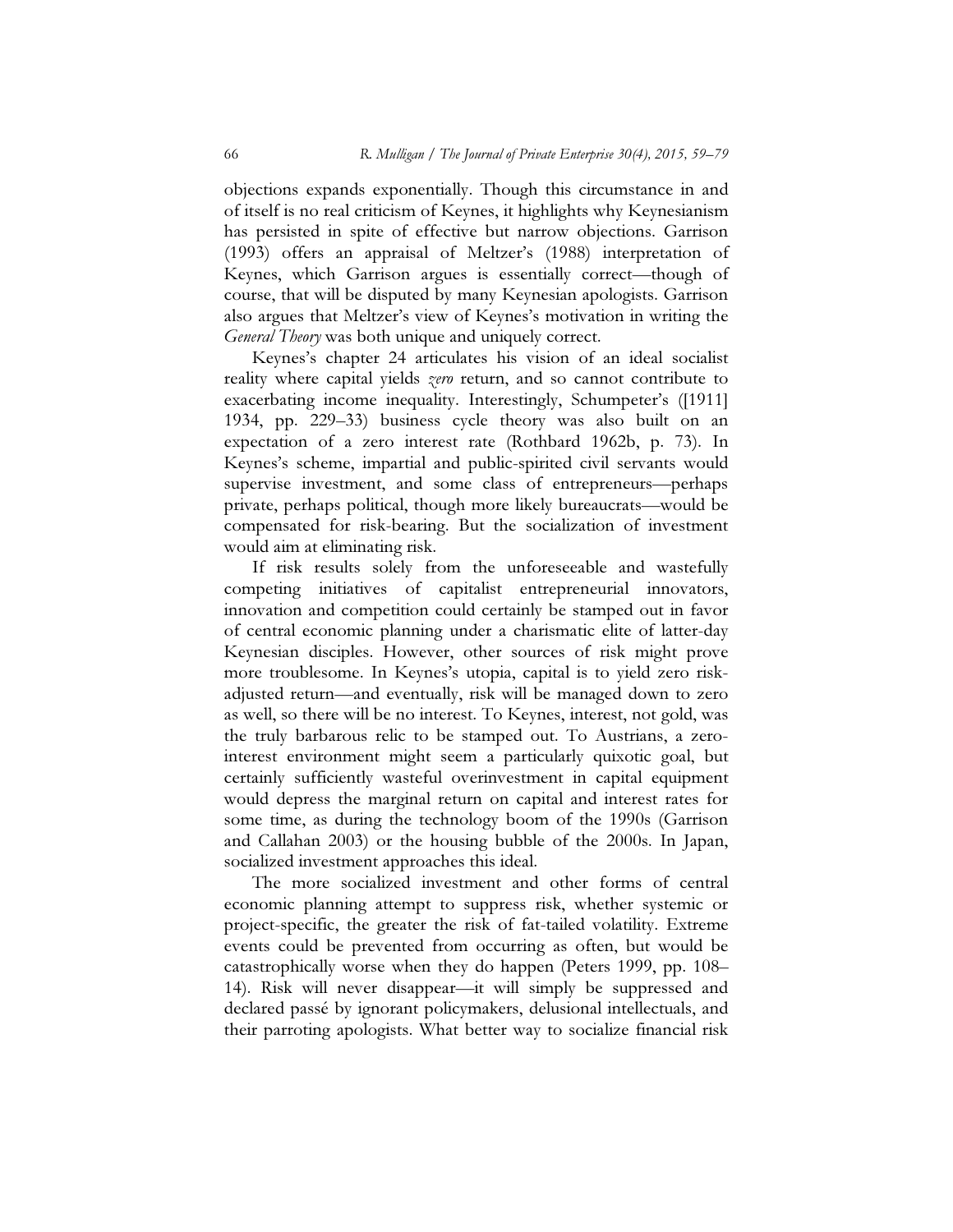while allowing crony capitalists to continue to capture the rewards if any?

Keynes argued that with lower interest rates, the natural rate of unemployment would be lower and could more readily be sustained at that level (Meltzer 1988, pp. 123–35). Risk would be systematically lowered, capital accumulation would be accelerated, and the capital stock would be greater, leading to faster economic growth, higher real wages, and permanently lower unemployment (Garrison 1987). In reality, the cost of capital varies greatly with the size of the capital stock as well as over the business cycle (Malkiel, von Furstenberg, and Watson 1979). Recall that the Hayekian production structure is sustainable at any given rate of time preference or capital accumulation—it is the misallocation of resources, including equipment, human capital, and goods-in-process, throughout the production structure that renders production unsustainable. This is an issue Keynes failed to recognize.

Keynes's critique of capitalism centers on its wasteful nonzero interest rates and the fact that selfish capitalists' antisocial rentseeking leads them to refrain from financing valuable projects. Such desirable projects might not provide an attractive return, but could always generate additional employment. Unfinanced projects have expected yields below the prevailing market interest rate. Thus capitalism prevents employment because it avoids financing less valuable projects and persists in allocating scarce resources to the highest-yielding, most-desired activities. Lower the interest rate to zero and every project can be financed, without sociopathic concerns over mere profitability. In a zero interest rate environment, all projects are profitable, and there are jobs for everyone.

In Keynes's view, the capitalist economy's positive interest rate keeps capital artificially scarce due to the need to avoid investment projects with expected rates of return below the market interest rate. Thus, investors selfishly refrain from investing enough to maximize real output and material well-being, or to keep unemployment as low as its potentially realizable level. If only we did not have to ration investment funds to their expected highest-yielding use, we could enjoy permanent abundance. Similarly, selfish consumer-workers save due to a sociopathic preoccupation with their future, when that part of their income could be providing additional demand for late-stage retail output. Thus, saving creates unemployment.

Keynes mistakes the cause for the symptom. His logic is that if we had and could make use of an infinite supply of capital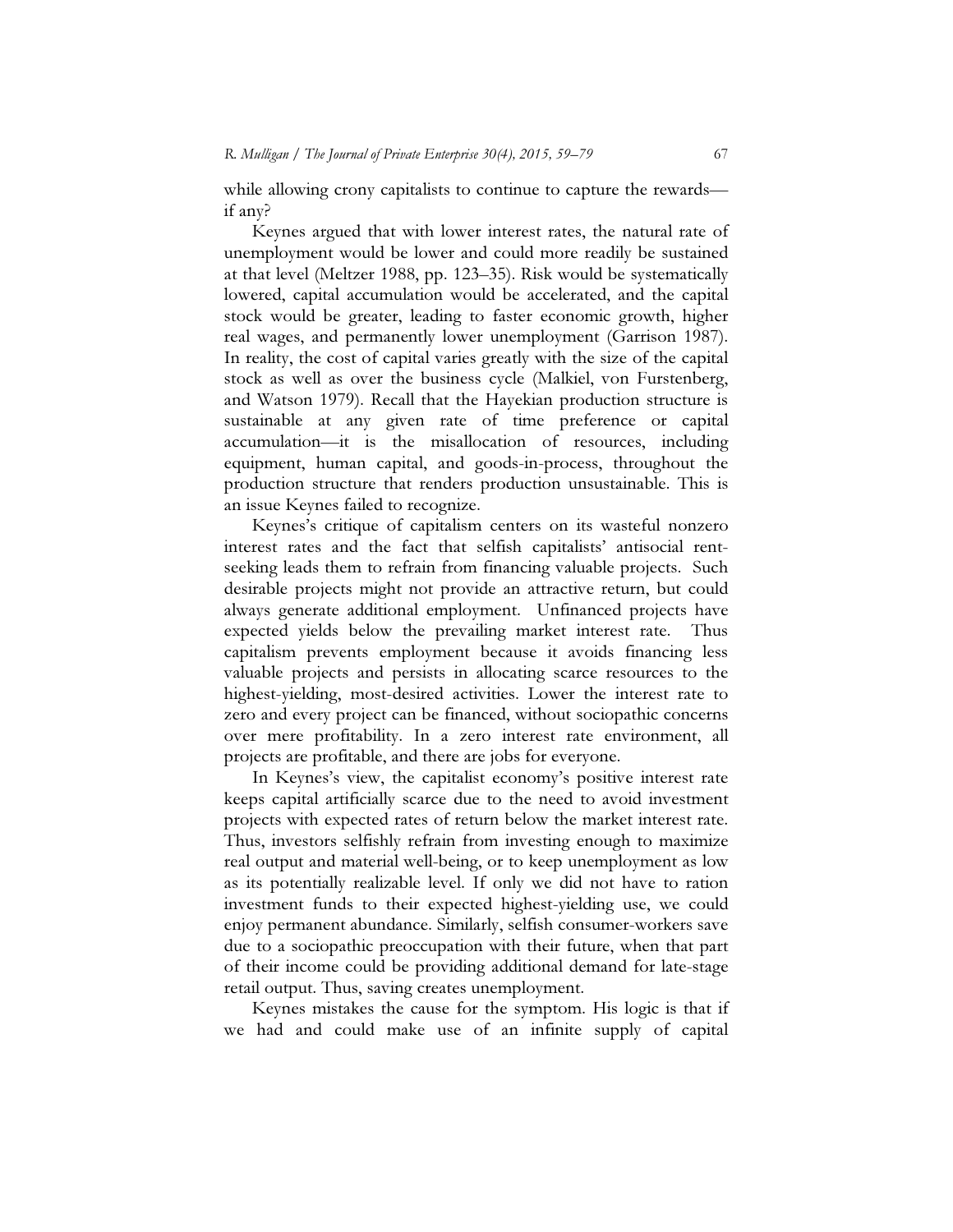equipment, we could produce without limit and employ 100 percent of the labor force, and the interest on capital would fall to zero. Keynes (1936, pp. 375–77) claims that by lowering the interest rate to zero through monetary expansion, unemployment will fall to zero as well. Monetary expansion enables us to simultaneously enjoy all the advantages of both lowered time preference and immediate gratification!

Keynes's program to socialize investment would eliminate the riskiness of lending incurred by banks, but it would not lower the project-specific risk. He felt that the systemic risk borne by banks was the largest and most volatile part of bank interest, so that by taking savings away from privately owned, privately managed, profitmotivated banks, and entrusting it to an impartial and disinterested government agency, interest rates could be lowered dramatically and kept at low and steady levels, effectively insulated from the animal spirits of the market (Keynes 1936, pp. 128–30).

Keynes's view that socially undesirable and unnecessary lender's risk accounts for most of the market interest rate remains both debatable and problematic. Project-specific investment risk, if any, would be eliminated partly by a judicious selection of projects, uncontaminated by the profit motive, and partly by the creation of a managed, not-for-profit financial environment in which socialized investment planning would allow many humanitarian projects to flourish, which the cutthroat competition of the market would never have permitted.

Keynes's relatively primitive analysis avoided the multidirectional mutual causality of Hicks and many later Keynesians' simultaneous equation models. High time preference leads us to limit risk exposure, but as time preference falls, we are more willing to take risks and have more time to avoid and minimize their impact. Monetary/credit expansion makes risky borrowing cheaper and so subsidies risky behavior while depressing the actual returns to assuming risk. Risk-taking becomes socialized, though the rewards are still privately captured. The level of risk assumed is misperceived as much lower than that to which agents and the economy are actually exposed (Minsky 1982). This actual level of high risk, though invisible, is far greater than any level that could be considered welfare optimal.

Keynesian macroeconomics describes a recession without offering a causal explanation. Keynes designed his General Theory to justify public policy that had already been adopted. Garrison's (1978)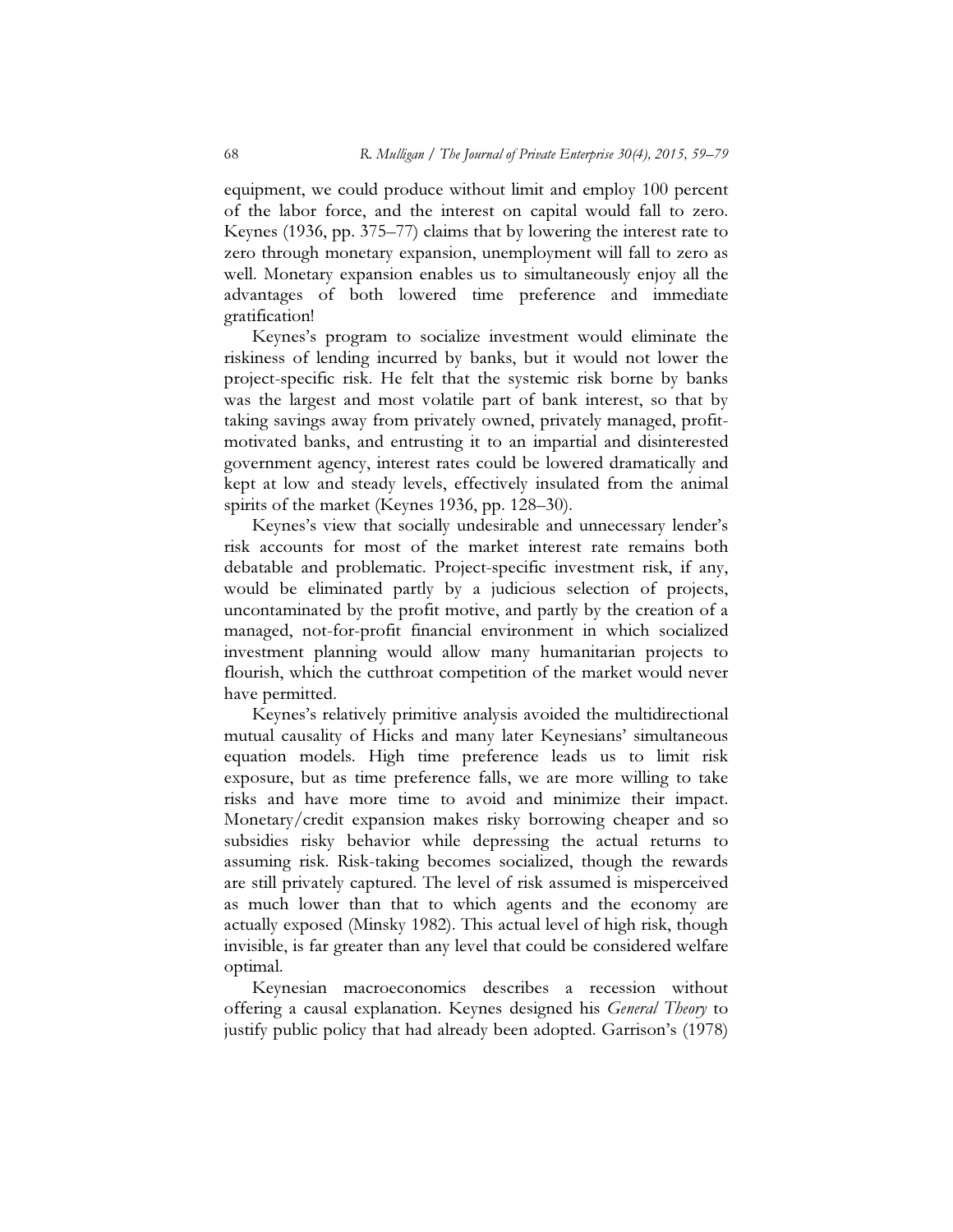"Austrian Macroeconomics: A Diagrammatical Exposition" shows how the Hayekian triangle explains what the Keynesian cross fails to, which is where this output comes from and how it is produced over time (see also Garrison 1995b).

Tullock's (1987) critique of ABCT fails to recognize the differences in what Keynesian and Austrian theory purport to explain. ABCT theory explains why an unsustainable expansion occurs and what makes it unsustainable, while Keynesian business cycle theory merely describes what happens to aggregate output.

#### VI. Austrian Business Cycle Theory and Monetarism

Monetarist and new classical macroeconomics rely on intertemporal labor substitution (Garrison 1988; 1991), whereas ABCT relies on the complementarity of capital in production. Friedman (1969, p. 222) was agnostic about the precise long-run transmission mechanism through which monetary injection affects real output. But Friedman (1968) also framed an argument for a downward-sloping short-run Phillips curve with a negative trade-off between inflation and unemployment, which became vertical in the long run.

At the height of the Phillips (1958) curve's popularity as a guide to policy, Edmund Phelps (1967) and Milton Friedman (1968) independently challenged its theoretical foundations. They argued that nominal wages were largely irrelevant, and that worker behavior responded only to inflation-adjusted wages. In their view, real wages would adjust to make the quantity of labor supplied equal to the quantity demanded, and the unemployment rate would then stand at a level uniquely associated with that real wage—the "natural rate" of unemployment, often also called the "nonaccelerating inflation rate of unemployment," or NAIRU.

In the expectations-augmented Phillips curve proposed by Friedman and Phelps, unanticipated inflation results in a temporary depression of the real wage, making labor a relatively cheap factor of production and facilitating lowered unemployment. This short-run trade-off between inflation and unemployment disappears as soon as workers learn to expect the prevailing rate of price inflation and start demanding higher nominal wages. When workers thus restore the real wage to its pre-inflation level, labor ceases to be an especially cheap resource, and unemployment rises back to its natural rate (Garrison 2006a). One difficulty with the short-run Phillips curve is that an expanding money supply should lower the real wage during a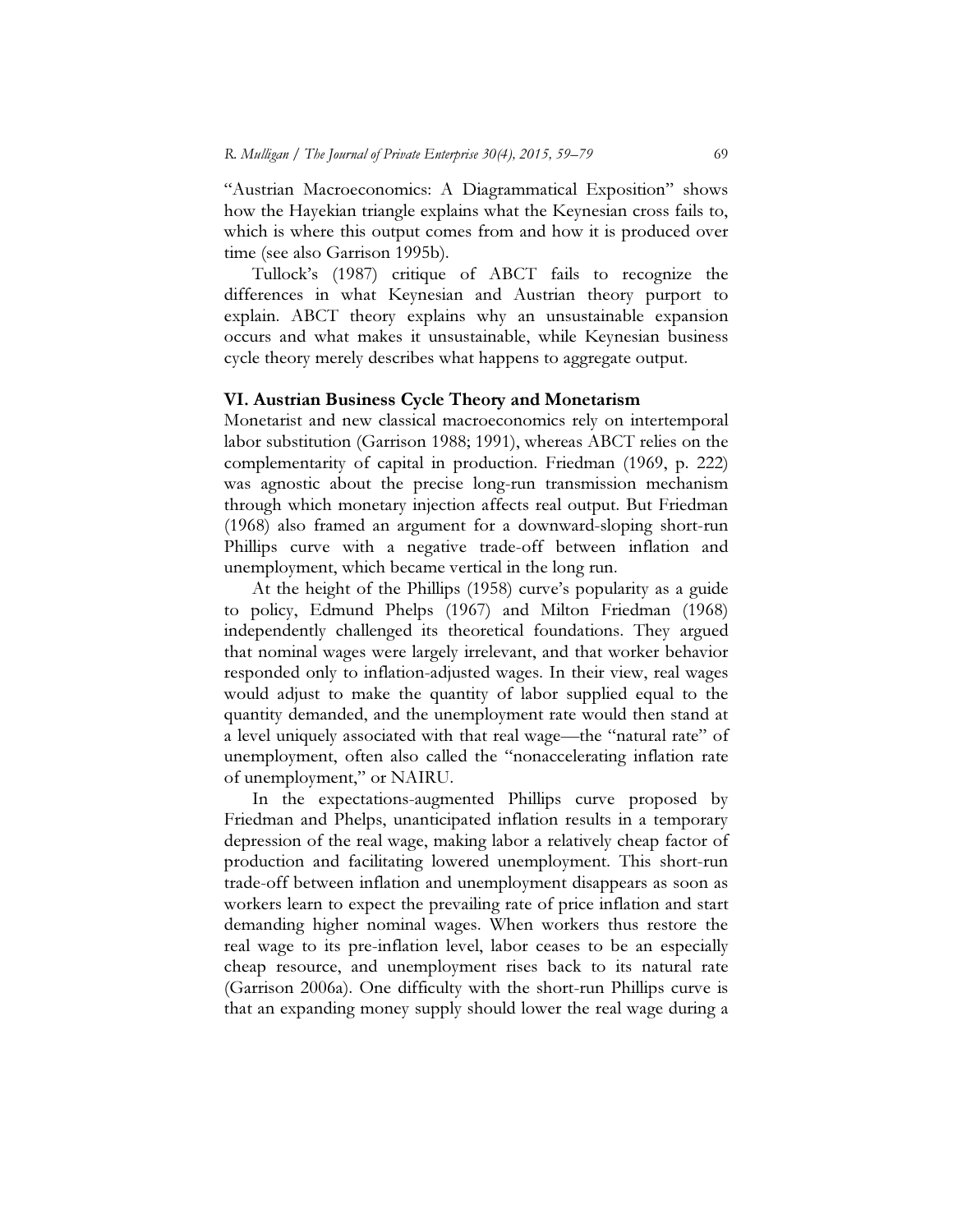boom, making labor cheaper and more productive, but this is the opposite of what happens (Garrison 1990; 2012, pp. 442–45).

The Friedman-Phelps critiques of the Phillips curve also failed to consider the impact of Cantillon effects of expansionary policy. Both monetary expansion and expansionary fiscal policy (such as public works) increase demand for output, and therefore demand for labor, in particular sectors at the expense of others. The higher real wage in the initially favored sectors accompanies a reallocation of resources, including labor, to those sectors. At each successive wave of spending, the increase in the real wage is dissipated, until it is overcome by the general increase in prices, which rise to meet it, and eventually rise beyond the average increase in nominal wages introduced by the expansionary policy.

During the 1970s, the Phillips curve became badly discredited as a policy guide, as the experience of protracted stagflation unambiguously demonstrated the ineffectiveness of government attempts to exploit this inflation-unemployment trade-off, leading to more of both (O'Driscoll and Shenoy 1976; Garrison 1994). It is thus somewhat curious that under the guise of the so-called Keynesian resurgence, the Phillips curve is again being invoked to justify expansionary monetary and fiscal policy.

William Niskanen (2002) estimated a Phillips curve for the United States using annual 1960–2000 data. By adding one-year-lagged terms in unemployment and inflation, he was able to show that this familiar equation is misspecified. In his improved specification, the immediate impact of inflation is to reduce unemployment, confirming the traditional understanding of the Phillips-curve relationship and consistent with ABCT, but also finding that unemployment increases after an interval as short as one year. Niskanen's results support ABCT, where credit expansion results in temporary but unsustainable economic expansion, resulting in lowered unemployment in the short run, but recognizing that this policy-induced malinvestment must permanently reduce total output and income, and must ultimately bring about higher unemployment. Niskanen showed that the higher unemployment and lower output follow rather quickly.

Following Niskanen, Reichel (2004) estimated vector error correction models for various countries, and Moghaddam and Jenson (2008) estimated a respecified error correction model. Mulligan (2011) and Ravier (2013) also found that monetary expansion creates jobs in the short run, but wipes out far more jobs and output with a lag of less than a year.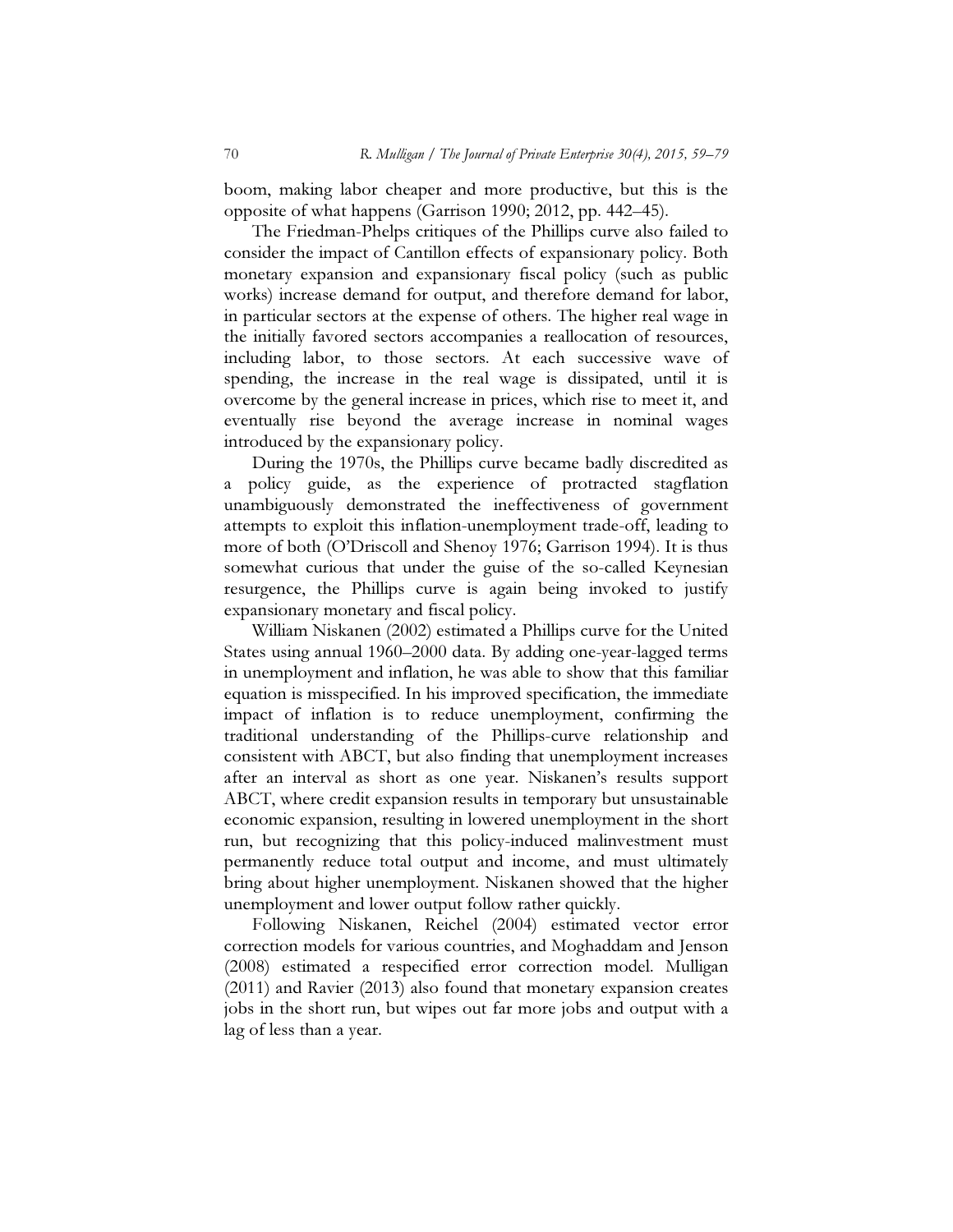Recent research even questions whether price inflation results from a monetary origin (Stock and Watson 1999, 2007; Duca 2000; Atkeson and Ohanian 2001; Bachmeier, Leelahanon, and Li 2007; Binner et al. 2010). It is clear that the Phillips curve relationship between inflation and unemployment is not stable over time (initially recognized in Samuelson and Solow 1960), and structural breaks can result in spurious coefficient estimates and findings of cointegration. Recent empirical studies examine whether, and the extent to which, growth in the monetary aggregates is reflected in growth in such inflation measures as the consumer price index. A significant recent literature has suggested that consumer price index (CPI) inflation has become decoupled from the monetary aggregates, often arguing that the CPI, or money, or both, are incorrectly measured. It may be that entrepreneurial planners and consumers are so adept at anticipating inflationary price movements that the CPI and the money supply increase simultaneously, thus monetary aggregates do contribute to explaining current inflation.

Friedman's formulation follows Knight (1934) in modeling capital as static in the short run, at least in response to monetary injection, and if money did not affect the capital structure, it could only have real effects through labor markets. Friedman suggests that monetary injection is perceived correctly, and at least more rapidly, by employer-producers, but not by worker-consumers. So producers take advantage of temporarily low real wages by employing more workers. In the short run, unemployment falls, but eventually, workers start expecting higher prices and demand higher wages, shifting the short-run Phillips curve upward. Friedman's helicopter money (1969, pp. 4–7) ignores injection and Cantillon effects on real output and resource distribution (Bellante and Garrison 1988).

Cheap money can generate recovery and growth, but the fairly important catch is that it will not be sustainable. Monetary/credit expansion can make consumption and investment expand as complements in production rather than substitutes, but not without limit, and not without a subsequent collapse.

#### VII. Austrian vs. Real Business Cycle Theory

Garrison (1991) addresses the relationships among ABCT and new classical general equilibrium business cycle models, including real business cycle theory (RBCT). Some RBCT models account for real persistence of misallocated production with "time-to-build" (Kydland and Prescott 1982) and similar constructions. RBCT (Kydland and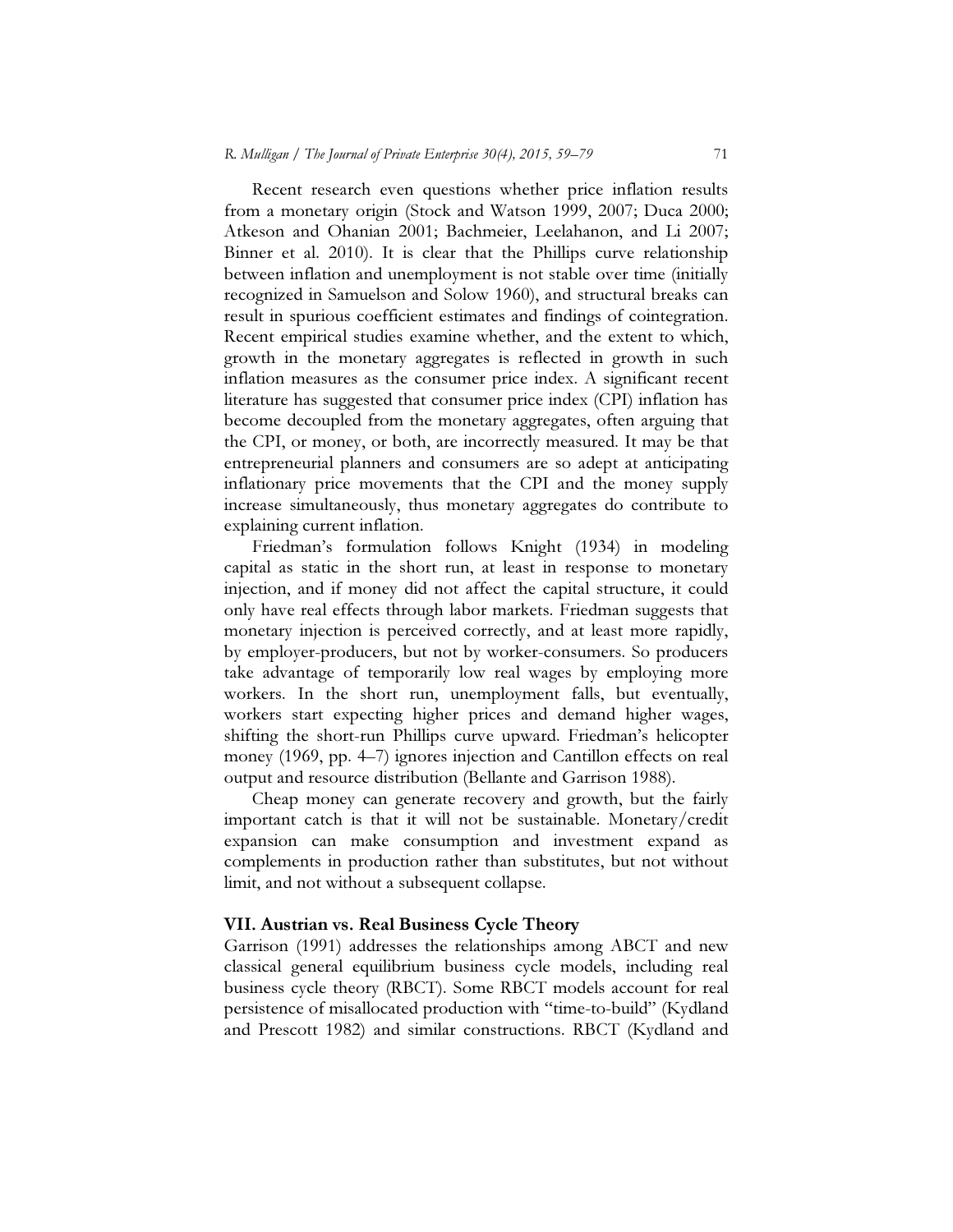Prescott 1982; Long and Plosser 1983; Plosser 1989) predicts temporally clustered positive correlations among factor productivity, employment, and real output, thus explaining the business cycle in terms of adjustment to random, unexplained, and unobservable productivity shocks. When technology improves or factor costs fall, factors become more productive and employment and output increase. This increase in output and employment will be persistent because it is accompanied by an increase in investment, which has a persistent impact on the capital stock and therefore on factor productivity. Capital equipment takes time to install, and once installed, has a long-lasting impact on output and employment. Negative productivity shocks result in higher unemployment, which persists either because of the time it takes to install capital that addresses the newly lowered factor productivity (Kydland and Prescott 1982), or simply because the already-installed capital is long lived, locking entrepreneurs for the time being into newly lessproductive activities that are complementary with lowered labor employment.

The emphasis on how investment drives the business cycle reveals strong affinities with ABCT, but RBCT suggests that more installed capital leads to persistently higher employment and output. Capital and labor are complementary factors as long as productivity is stable or rising, but they become substitutes as soon as productivity falls. The capital stock is long lived, regardless of how its productivity has changed, but workers can be laid off. In RBCT, overinvestment/malinvestment causes a sustainable boom, which ABCT views as unsustainable. Also, in RBCT, the key policy implication is to keep the boom going, not prevent it as recommended by Mises ([1912] 1980, [1949] 1999), Hayek ([1931] 1935, 1941), and Garrison (2001).

Kydland and Prescott (1982) introduced the time-to-build production function. In concept, this captures some of the Austrian insight that time is required to complete the production process. Garrison (2001, p. 48, fig. 3.6) even points out that consumption also takes time. The Kydland and Prescott model can be thought of as nested in the ABCT model because in Austrian capital theory, all production takes time, but in the Kydland and Prescott formulation, this is only explicitly modeled for capital production; consumption goods production is treated as relatively instantaneous. Viewing the RBCT model as nested in ABCT helps explicate the relationship between the two approaches.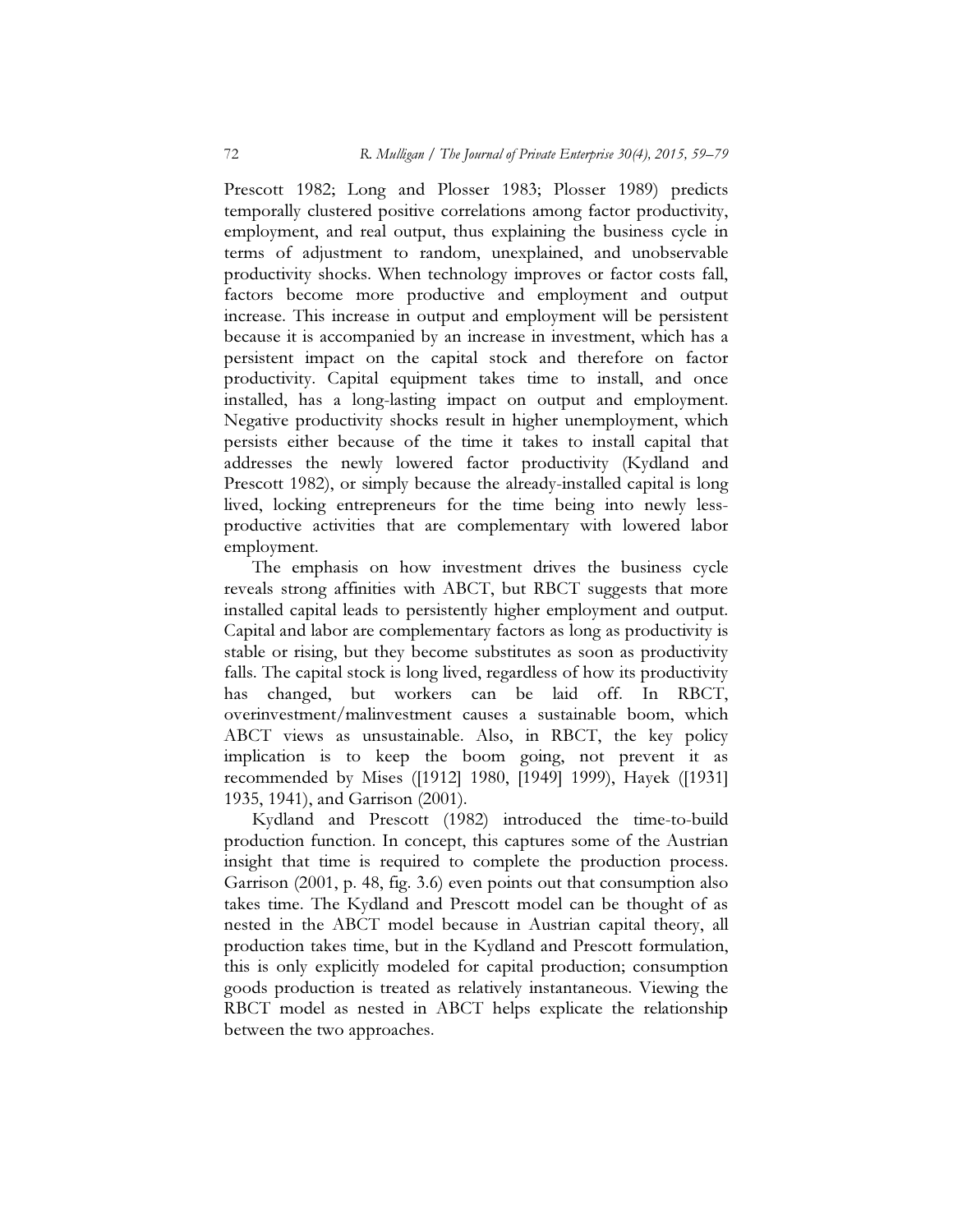The main difference between the ABCT and RBCT models is that in RBCT there is no sustainable outcome or growth path. Factor productivity and its underlying determinants are temporally clustered, and once it has been high for a protracted period, this constitutes an above-trend boom. There is nothing that marks such an expansion as either sustainable or unsustainable. Recessions occur when factor productivity randomly turns down for a protracted period of low investment, employment, and output—downturns in productivity are also temporally clustered. As with Keynes, business cycles have no real cause, they just happen. Although RBCT research emphasizes empirically sophisticated techniques, these methods are unique to the approach and are also informationally astringent. Thus RBCT does not seem promising as an approach toward a deeper understanding of the business cycle.

Garrison (2001, p. 248) presents a useful taxonomy. RBCT assumes constant general equilibrium, where recessions result from random inward movements of the production possibility frontier. Recessions only end when the right confluence of random, unobservable factors shifts the frontier back outward. If there were no shocks, the economy would just continue following a long-term secular growth trend with no business cycles. A main assumption of RBCT is that individuals and firms respond optimally all the time and the economy never leaves general equilibrium.

RBCT suffers from an inherent circularity in that output depends on factor productivity, but this, in turn, depends in reality on the phase of the business cycle. Since factor productivity is an artifact of the cycle itself, it cannot offer a satisfactory explanation of what causes the cycle. Thus, RBCT is about as satisfactory as Keynesianism.

#### VIII. Lacunae in Austrian Business Cycle Theory

Given the abject failure of the more fashionable, state-of-the-art business cycle theories, why has ABCT not been universally hailed? Hypothetically, what would the Austrians have to accomplish to take the world of business cycle theory by storm? The cynical though probably accurate view is that, like Keynesianism, we would have to justify whatever bad public policy the decision-makers feel best enhances their own standing—hypocrisy is the homage which vice pays to virtue. Instead, examination of this question should focus on what an ideal public policy should be. This would equip us to persuade first other economists, then voters. Once that is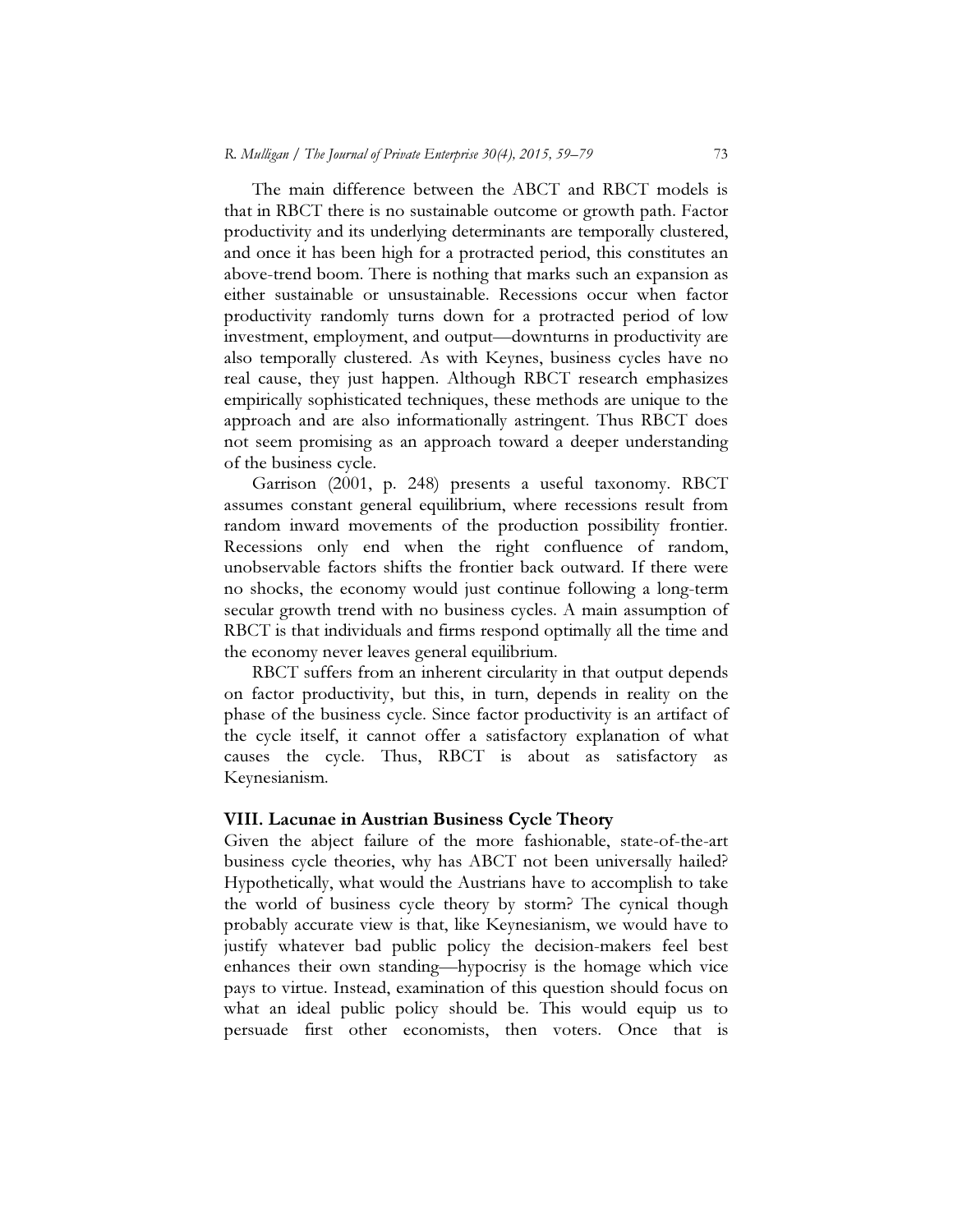accomplished, the flotsam of the political class will be carried with the tide.

Here are some of ABCT's apparent shortcomings. Observing the features that signal or constitute an unsustainable expansion has only been very cursorily explored, and clearly much work is to be done there. This task is complicated by differences that render each unsustainable expansion somewhat unique, but common underlying causes point to common features that need to be identified, explicated, and explored more fully. Practical analysis for investment analysts may be achieved before practical "dashboard" metrics for policy assessment. Measuring the extent of unsustainability in the production structure is thus a worthwhile enterprise for the next generation of economists.

A sustainable production structure should offer the same return on investment in early, middle, and late stages throughout the economy, at least on average and after arbitrage adjusts enterprise value based on returns. Once monetary expansion/credit injection distorts the production structure, returns should also change systematically: low returns in early stages, higher in middle stages, and highest in late stages. This constellation of changes in returns should be observable, but after arbitrage should result in systematically lower enterprise values in early stages of production, and higher values in late stages, which should also be observable in equity prices. The low returns in early stages should result in a fall in prices for resources used in those sectors, just as the higher returns in retail sectors should cause resource prices used there to be bid higher. This phenomenon should be observable and amenable to empirical examination and statistical testing.

Haberler (1986) criticized Hayek's formulation of the Ricardo effect in that falling real wages do not necessarily accompany the increase in capital investment brought on by monetary expansion. An expansion characterized by overinvestment in complementary laborcapital combinations is just as likely to be unsustainable as one characterized by newly installed capital substituting for labor, which both Hayek and Keynes believed was more typical. Future research might address the differences between expansions that raise the real wage from those that lower it. Haberler also criticized the implications of Hayek's preference for a fixed money stock. If zero money growth and technological progress led simultaneously to economic growth and a decreasing price level, Haberler argues that rising wages would be necessary to maintain full employment. He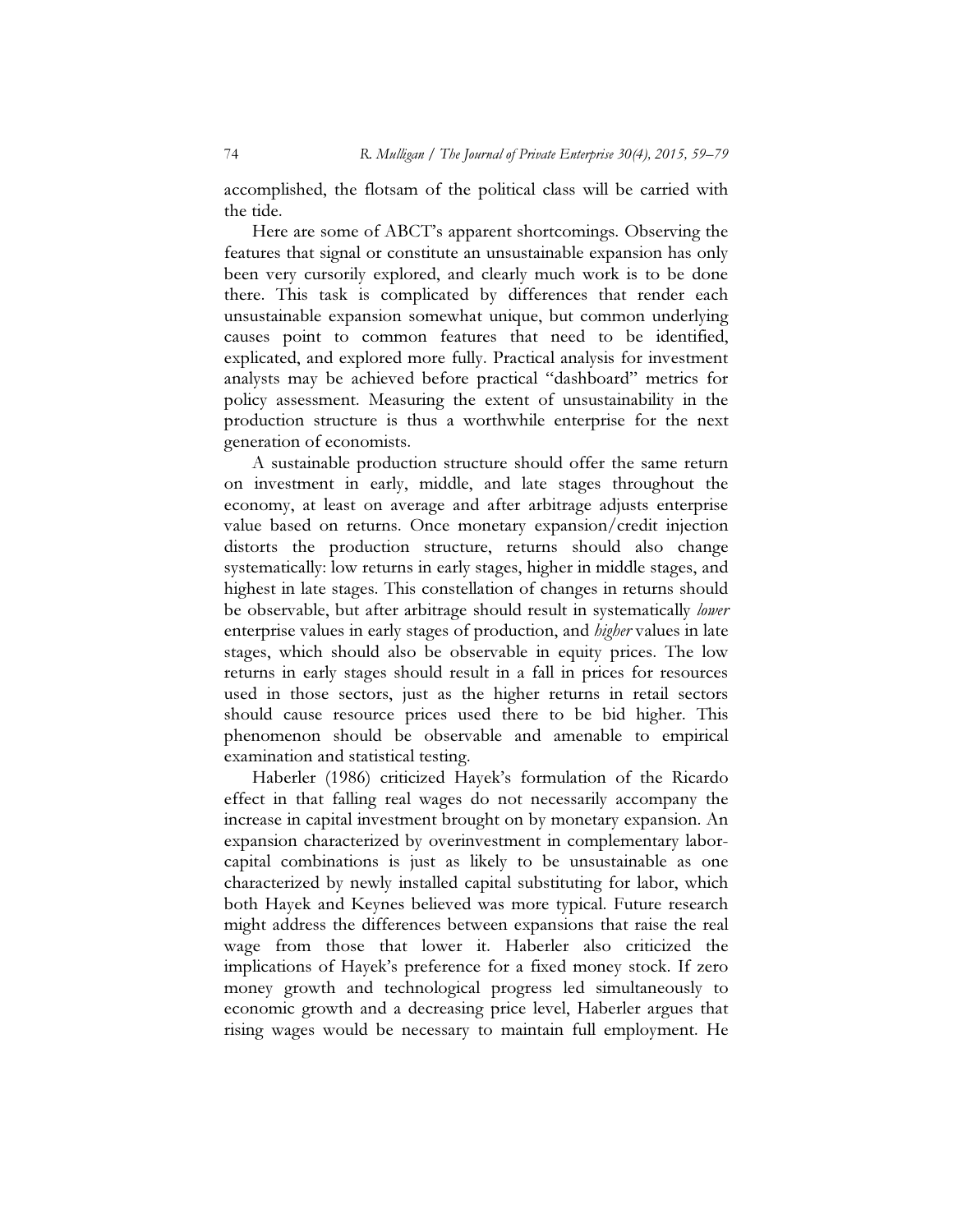neglects to note that technological progress would continue to increase the demand for labor, even as it would promote additional substitution of capital for labor.

Tullock's (1987) critique of ABCT misconstrues a number of the theory's details, which Garrison (1989) addressed. Among the failings Tullock saw in ABCT were that no two expansions or recessions have precisely the same duration, and that output rises during an expansion, which Tullock concluded was the opposite of a recession. Garrison pointed out that ABCT is more a theory of what makes an expansion unsustainable rather than a theory of recession or depression.

ABCT research is likely to take on an increasingly international focus. Bilo (2012) explains malinvestment in terms of how coordination failures spread through international trade. Expansionary monetary policy causes domestic Cantillon effects with international spillovers. Monetary expansion boosts exports but also finances foreign investment, spreading malinvestment. The expansion collapses when the inflation ends.

Ravier and Cachanosky (2015) analyze fiscal policy with capitalbased macroeconomics, using a Garrisonian framework to analyze fiscal policy with idle resources, including initial unemployment. They show that with initial unemployment, even if an expansionary fiscal policy successfully enables the economy to reach potential output, the resulting resource imbalances ensure that the expansion will be unsustainable. Phillips curve estimates are likely to be one focus of empirical ABCT research. Mulligan (2011) and Ravier (2013) develop some of the implications of ABCT for the Phillips curve. ABCT suggests it should not merely be vertical in the long run, but positively sloped. How unsustainable a production structure can become, whether there is any systematic relationship between the extent and duration of monetary inflation/credit injection, and how long and to what extent the unsustainable expansion can proceed are also valuable empirical questions to address.

#### XIV. Conclusion

Reviewing Garrison's contributions should give us hope for the future of Austrian macroeconomics and perhaps even for the mainstream. This exercise highlights the vast opportunities for future research. These opportunities include measuring overallocation or misallocation in different production stages. It also suggests an opportunity for refining and operationalizing definitions of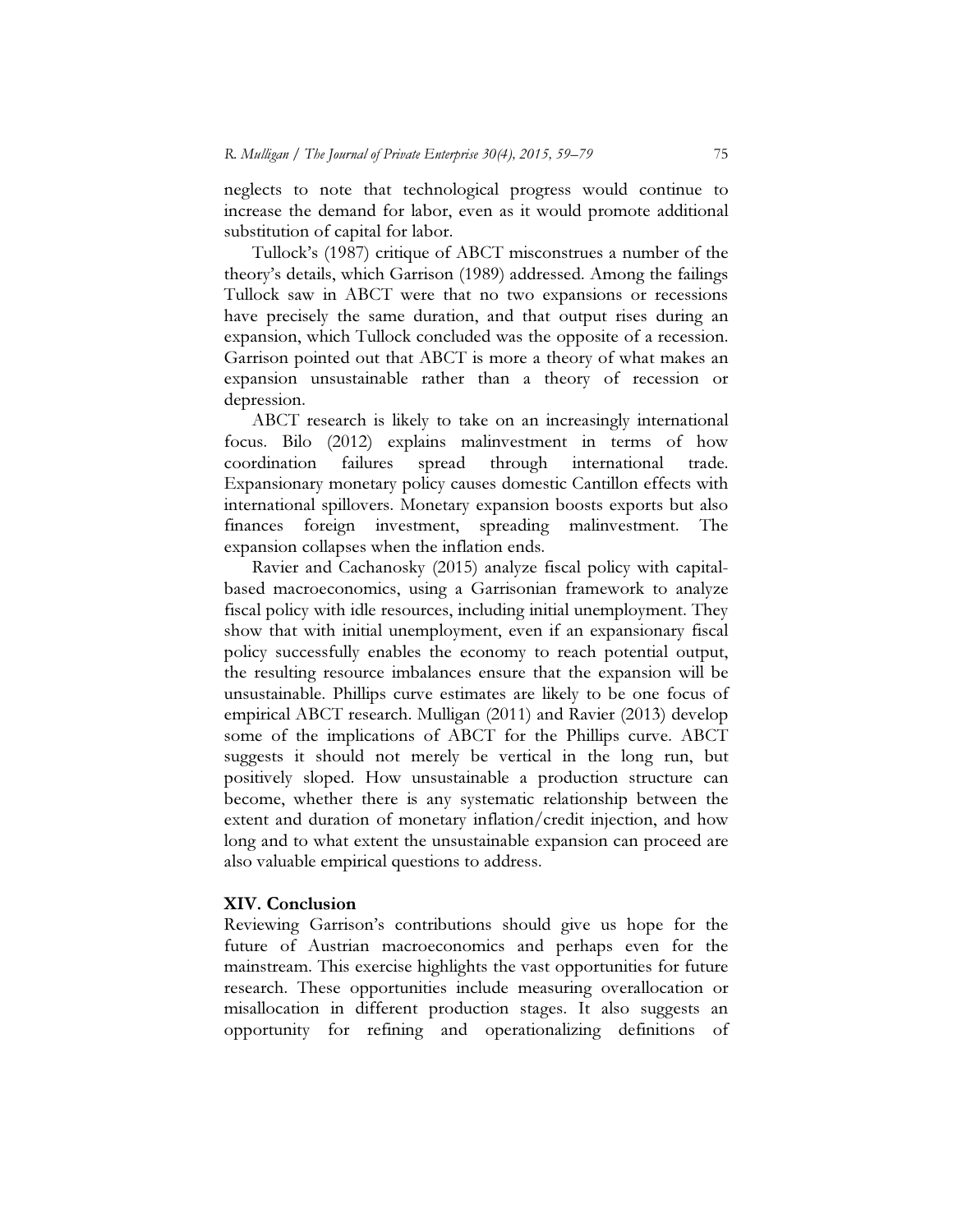malinvestment. Future research may also relate capital allocation across sectors to interest rates or money supply measures, modeling the timing of an economic collapse, and devising strategies for predicting a collapse. This exercise also points to the need to measure sustainable output, in contrast to the extra output generated by monetary expansion or credit injection. All members of the Austrian school owe Garrison a debt of gratitude both for his contributions to refining, expanding, and popularizing Austrian business cycle theory and for identifying so many areas for needed future research.

Since no part of Garrison's presentations, either from the early form or the more sophisticated final form, is particularly controversial, engagement with the mainstream remains possible and probably inevitable. Mainstream macroeconomists differ from us in how they interpret the implications of these features, or what they perceive as the limitations of particular models. Perhaps it is premature to hope for the common ground of a universal consensus, but certainly ongoing discussion and debate can both better illuminate the underlying reality and spur the development of more powerful and meaningful theory.

#### References

- Anderson, Benjamin M. (1949) 1979. Economics and the Public Welfare: A Financial and Economic History of the United States, 1914–46. New York: Van Nostrand. Reprint, Indianapolis: Liberty Press.
- Atkeson, A., and L. Ohanian. 2001. "Are Phillips Curves Useful for Inflation Forecasting?" Federal Reserve Bank of Minneapolis Quarterly Review, 25(1): 2–11.
- Averch, Harvey, and Leland L. Johnson. 1962. "Behavior of the Firm under Regulatory Constraint." American Economic Review, 52(5): 1052-69.
- Bachmeier, S., S. Leelahanon, and Q. Li. 2007. "Money Growth and Inflation in the United States." Macroeconomic Dynamics, 11: 113–27.
- Bellante, D., and R. W. Garrison. 1988. "Phillips Curves and Hayekian Triangles: Two Perspectives on Monetary Dynamics." History of Political Economy, 20(2): 207–34.
- Bilo, S. 2012. "The International Business Cycle as a Coordination Failure." Working paper, New York University, October 25.
- Binner, J. M., P. Tino, J. Tepper, R. Anderson, B. Jones, and G. Kendall. 2010. "Does Money Matter in Inflation Forecasting?" Physica A, 389: 4793-4808.
- Duca, J. V. 2000. "Financial Technology Shocks and the Case of the Missing M2." Journal of Money, Credit, and Banking, 32(4): 820–39.
- Friedman, Milton. 1968. "The Role of Monetary Policy." American Economic Review, 58(1): 1–17.
- Friedman, Milton. 1969. The Optimum Quantity of Money. London: Macmillan.
- Friedman, Milton, and Anna J. Schwartz. 1963. A Monetary History of the United States, 1867-1960. Princeton, NJ: Princeton University Press and NBER.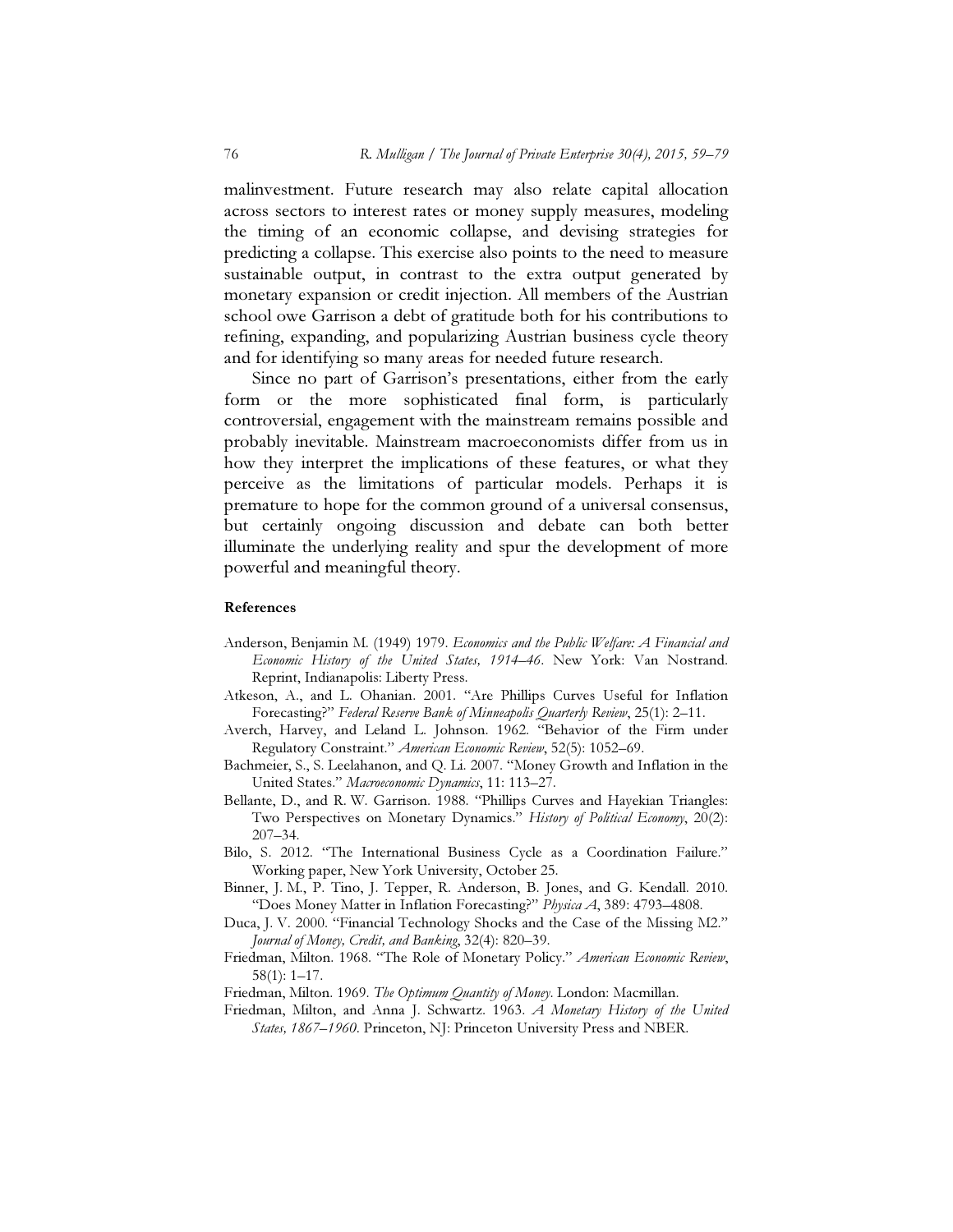- Garrison, R. W. 1978. "Austrian Macroeconomics: A Diagrammatic Exposition." In New Directions in Austrian Economics, ed. L. M. Spadaro, 167-204. Kansas City: Sheed, Andrews, & McMeel.
- Garrison, R. W. 1984. "Time and Money: The Universals of Economic Theorizing." Journal of Macroeconomics, 6(2): 197-213.
- Garrison, R. W. 1985. "Intertemporal Coordination and the Invisible Hand: An Austrian Perspective on the Keynesian Vision." History of Political Economy, 17(2): 309–21.
- Garrison, R. W. 1986. "The Hayekian Trade Cycle Theory: A Reappraisal." Cato Journal, 6(2): 437–53.
- Garrison, R. W. 1987. "Full Employment and Intertemporal Coordination: A Rejoinder." History of Political Economy, 19(2): 335-41.
- Garrison, R. W. 1989. "The Austrian Theory of the Business Cycle in the Light of Modern Macroeconomics." Review of Austrian Economics, 3: 3–29.
- Garrison, R. W. 1990. "Austrian Capital Theory: The Early Controversies." History of Political Economy, 22(supplement): 133–54.
- Garrison, R. W. 1991. "New Classical and Old Austrian Economics: Equilibrium Business Cycle Theory in Perspective." Review of Austrian Economics, 5(1): 93-103.
- Garrison, R. W. 1992. "The Limits of Macroeconomics." Cato Journal, 12(1): 165– 78.
- Garrison, R. W. 1993. "Keynesian Splenetics: From Social Philosophy to Macroeconomics." Review of Keynes's Monetary Theory: A Different Interpretation, by Allan H. Meltzer. Critical Review, 6(4): 471-92.
- Garrison, R. W. 1994. "The Roaring Twenties and the Bullish Eighties: The Role of Government in Boom and Bust." Critical Review, 7(2–3): 259–76.
- Garrison, R. W. 1995a. "Equilibrium and Entrepreneurship." Advances in Austrian Economics, 2(A): 67–78.
- Garrison, R. W. 1995b. "Linking the Keynesian Cross and the Production Possibilities Frontier." Journal of Economic Education, 26(2): 122-30.
- Garrison, R. W. 1996a. "Central Banking, Free Banking, and Financial Crises." Review of Austrian Economics, 9(2): 109–27.
- Garrison, R. W. 1997. "The Lachmann Legacy: An Agenda for Macroeconomics." South African Journal of Economics, 65(4): 459–81.
- Garrison, R. W. 1999. "The Great Depression Revisited." Independent Review, 3(4): 595–603.
- Garrison, R. W. 2001. Time and Money. London: Routledge.
- Garrison, R. W. 2002. "Capital, Interest, and Professor Kirzner." Journal des Économistes et des Études Humaines, 12(2/3): 343–56.
- Garrison, R. W. 2004a. "A Roundabout Approach to Macroeconomics: Some Autobiographical Reflections." American Economist, 48(2): 26-40.
- Garrison, R. W. 2004b. "Overconsumption and Forced Saving in the Mises-Hayek Theory of the Business Cycle." History of Political Economy, 36(2): 323-49.
- Garrison, R. W. 2006a. "Natural and Neutral Rates of Interest in Theory and Policy Formulation." Quarterly Journal of Austrian Economics, 9(4): 57–68.
- Garrison, R. W. 2006b. "From Keynes to Hayek: The Marvel of Thriving Macroeconomies." Review of Austrian Economics, 19(1): 5-15.
- Garrison, R. W. 2012. "Alchemy Leveraged: The Federal Reserve and Modern Finance." Independent Review, 16(3): 435–51.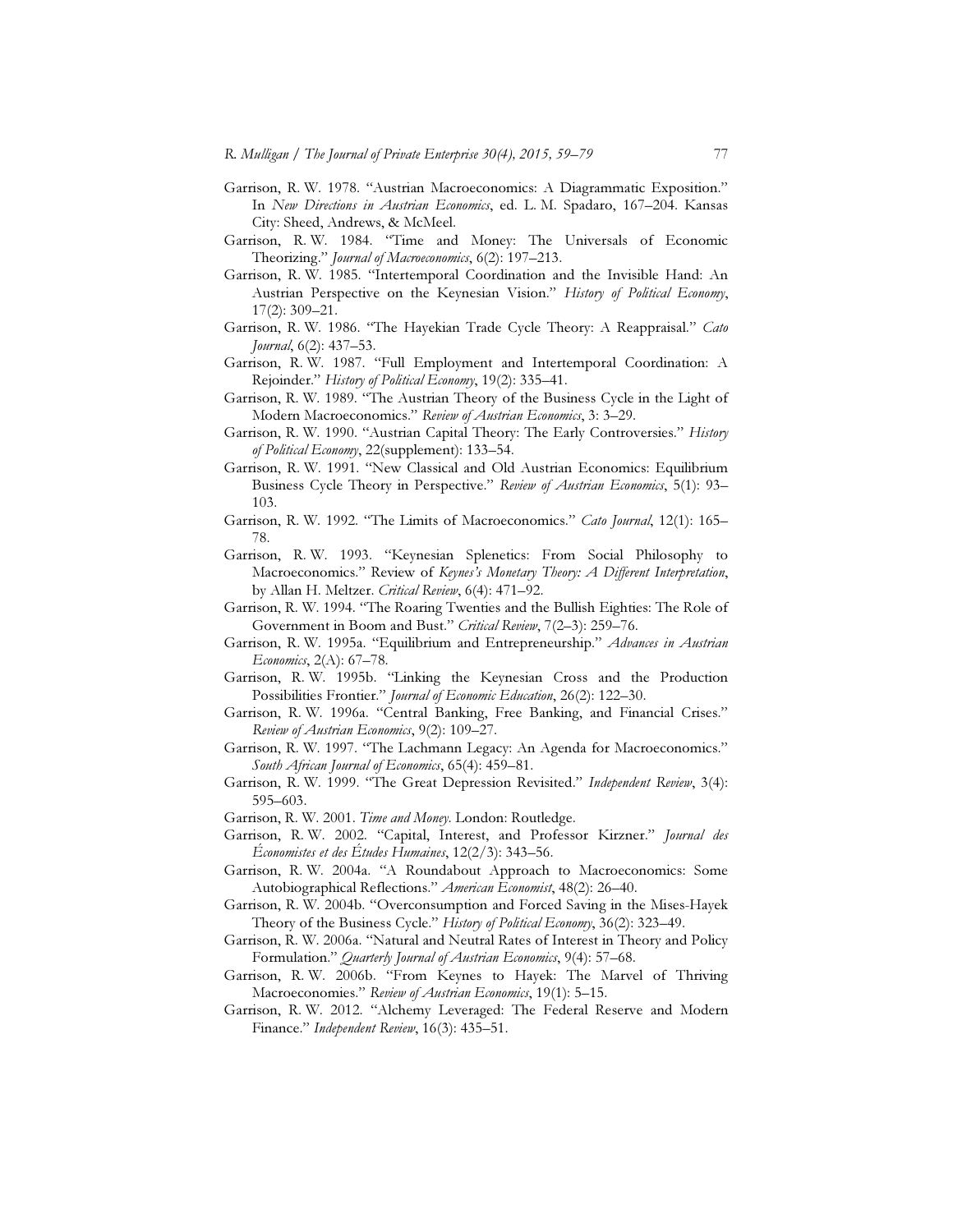- Garrison, R. W., and G. Callahan. 2003. "Does Austrian Business Cycle Theory Help Explain the Dot-Com Boom and Bust?" Quarterly Journal of Austrian Economics, 6(2): 67–98.
- Haberler, G. 1986. "Reflections on Hayek's Business Cycle Theory." Cato Journal, 6(2): 421–35.
- Hayek, F. A. (1931) 1935. Prices and Production. 2nd ed. London: London School of Economics and Political Science.
- Hayek, F. A. 1941. The Pure Theory of Capital. Chicago: University of Chicago Press.
- Hayek, F. A. 1948a. "Economics and Knowledge." In Individualism and Economic Order, 33-56. Chicago: University of Chicago Press.
- Hayek, F. A. 1948b. "The Use of Knowledge in Society." In Individualism and Economic Order, 77–91. Chicago: University of Chicago Press.
- Hayek, F. A. 1948c. "The Socialist Calculation II: The State of the Debate." In Individualism and Economic Order, 148–80. Chicago: University of Chicago Press.
- Hayek, F. A. 1952. The Sensory Order. London: Routledge & Paul Kegan.
- Hayek, F. A. 1967a. "Degrees of Explanation." In Studies in Philosophy, Politics, and Economics, 3–21. Chicago: University of Chicago Press.
- Hayek, F. A. 1967b. "Rules, Perception, and Intelligibility." In Studies in Philosophy, Politics and Economics, 43–65. Chicago: University of Chicago Press.
- Hayek, F. A. 1978a. "The Primacy of Abstract. In New Studies in Philosophy, Economics, and the History of Ideas, 35–49. Chicago: Chicago University Press.
- Hayek, F. A. 1978b. "Competition as a Discovery Procedure." In New Studies in Philosophy, Economics, and the History of Ideas, 179-90. Chicago: Chicago University Press.
- Hicks, John R. 1937. "Mr. Keynes and the Classics: A Suggested Interpretation." Econometrica, 5: 147–59.
- Keynes, John Maynard. 1936. The General Theory of Employment, Interest and Money. New York: Harcourt, Brace.
- Kirzner, Israel M. 1996. Essays on Capital and Interest. Cheltenham, UK: Edward Elgar.
- Knight, Frank H. 1934. "Capital, Time, & the Interest Rate." Economica, 2: 257-86.
- Kydland, Finn E., and Edward C. Prescott. 1982. "Time to Build and Aggregate Fluctuations." Econometrica, 50: 1345–70.
- Leijonhufvud, Axel. 1986. "Real and Monetary Factors in Business Fluctuations." Cato Journal, 6(2): 409–20.
- Long, John B., and Charles I. Plosser. 1983. "Real Business Cycles." Journal of Political Economy, 91(1): 39–69.
- Malkiel, Burton G., George M. Von Furstenberg, and Harry S. Watson. 1979. "Expectations, Tobin's q, and Industry Investment. Journal of Finance, 34(2): 549–61.
- Meltzer, Allan H. 1988. Keynes's Monetary Theory: A Different Interpretation. Cambridge, UK: Cambridge University Press.
- Minsky, Hyman P. 1982. "The Financial-Instability Hypothesis: Capitalist Processes and the Behaviour of the Economy." In Financial Crises, ed. C. P. Kindleberger and J. P. Laffargue, 13–39. Cambridge, UK: Cambridge University Press.
- Mises, L. H. E. von. (1912) 1980. Theory of Money and Credit. Translated by H. E. Batson. Indianapolis: Liberty Classics. Originally published as Theorie des Geldes und der Umlaufsmittel. Jena, Germany: Gustav Fischer.